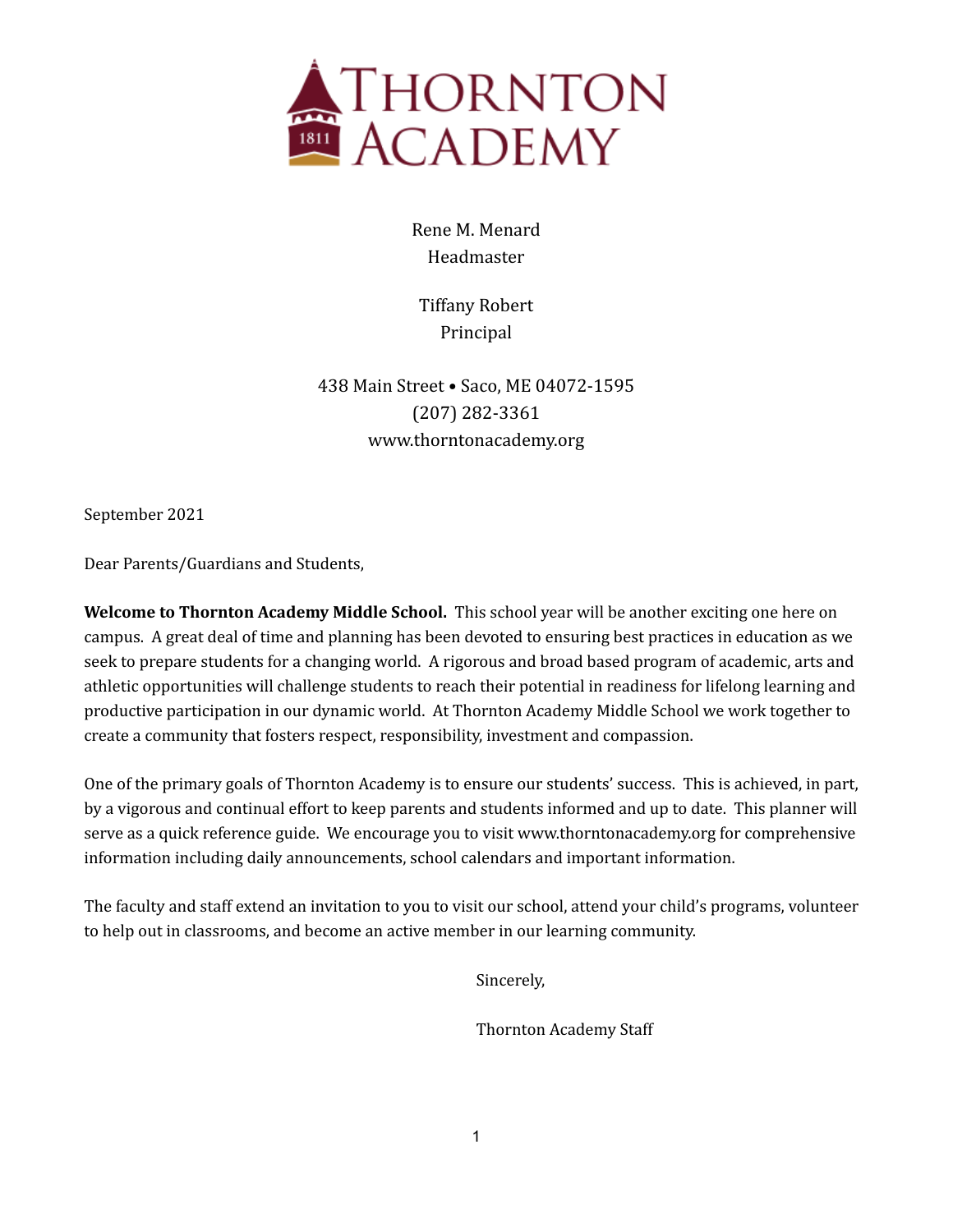# Thornton Academy

**Statement of Mission**: Thornton Academy prepares students for a changing world, challenging all to learn, grow, innovate and succeed.

Founded in 1811, Thornton Academy is an independent school that develops 6-12<sup>th</sup> grade learners who are respectful, responsible, compassionate, and invested. Our community takes pride in carrying on our strong sense of tradition. Our co-educational, non-sectarian institution supports diverse ideas, cultures, and dreams and engages local, regional, and global perspectives.

Thornton Academy's commitment to excellence encourages students to flourish; the breadth of the academic program is tailored to the needs of our diverse student population. Comprehensive offerings in athletics, arts, and extracurricular activities inspire students to pursue their passions on our stunning and historic campus.

#### **The Four Pillars of Community Life**

The Thornton Academy Pillars stand on tradition and uphold our community. They are the guiding principles that enhance our shared experiences. Developed in collaboration of faculty, staff and students, these concepts inform our actions and attitudes.

#### **RESPECT**: We at Thornton Academy are **respectful.**

Respect defines treatment of one's self and others. We recognize differences among members of our community, act with character and integrity, and are aware of how our actions impact others. To honor our surrounding environment, we are polite, humble, proud, and appreciative.

#### **RESPONSIBILITY**: We at Thornton Academy are **responsible.**

We show responsibility by embracing individual ownership of behaviors and choices. We make informed decisions and are aware of potential outcomes. We demonstrate maturity, accountability, preparedness, timeliness, integrity, and purpose.

#### **COMPASSION:** We at Thornton Academy are **compassionate.**

The compassionate person knows how to relate to and understand the opinions and experiences of others. By showing thoughtfulness and gratitude as we encounter new perspectives, not only is our empathy increased, but so is the quality of our school community. Connection, acceptance and the embrace of differences foster our continued growth and relevance.

#### **INVESTMENT**: We at Thornton Academy are **invested**.

Investment is a quality that involves the act of being both present and aware of one's actions. People who are invested have appropriate goals, and consistently assess their value and progress towards these goals. Investment takes many forms, but the best practitioners will be engaged, committed, persistent, caring, energetic and willing to take risks. By being invested in our school, our time and efforts are valued by all. Thornton Academy Middle School strives to create a community of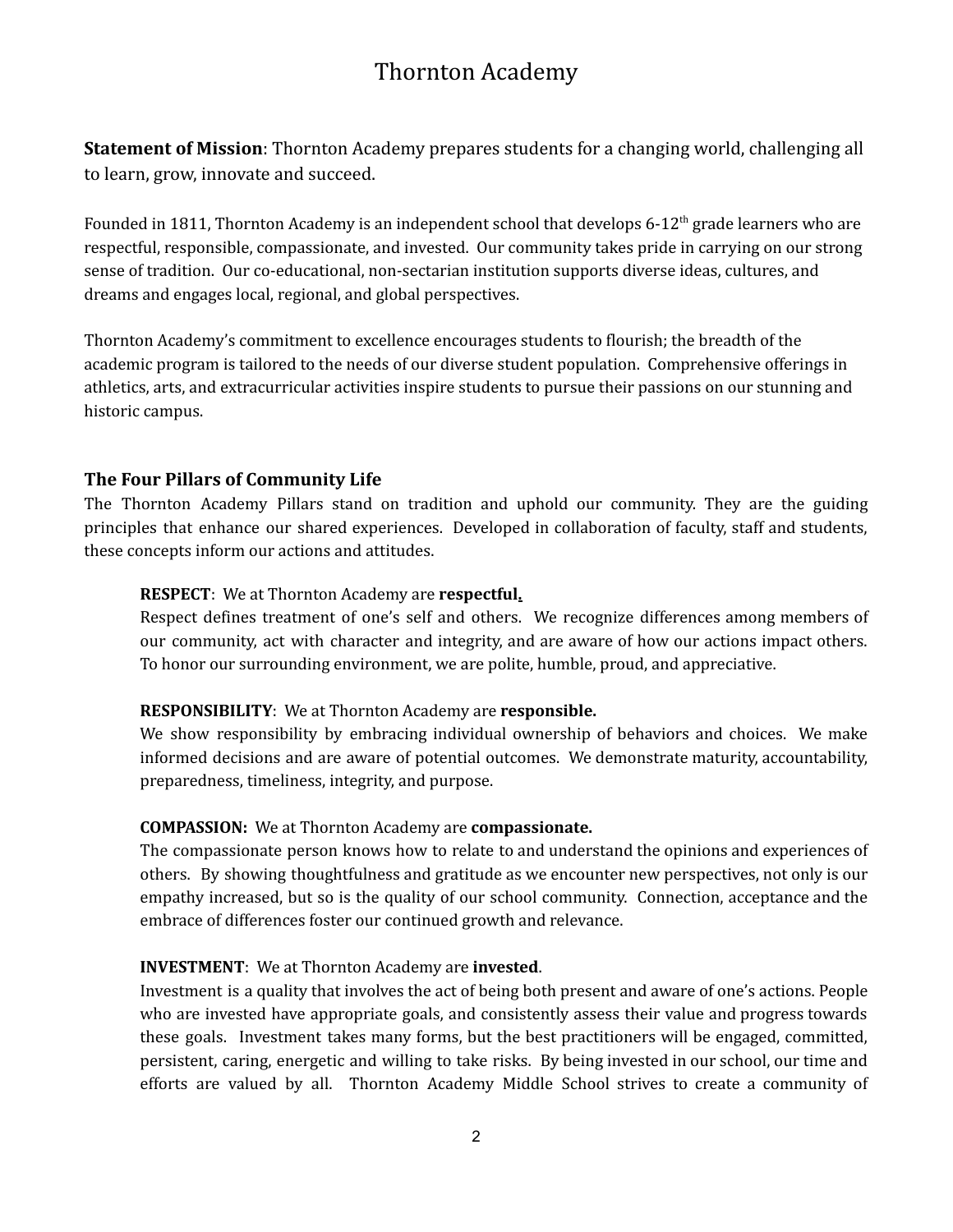learners who are dedicated to cultivating and maintaining a school that is:

- Committed to a partnership among students, staff, and family
- Fun, engaging and creative
- Safe and structured
- Supportive of the personal and academic growth of each student
- Academically challenging and developmentally responsive
- Respectful of individuals
- Socially responsible and community oriented

## Middle School Faculty and Staff

#### **Administration**:

| Tiffany Robert | Principal                  |
|----------------|----------------------------|
| Rvan Hersev    | <b>Assistant Principal</b> |
| Debbie Crepeau | Administrative Assistant   |

#### **Instructional Staff**:

Kirk Agreste Health and Wellness Teacher Louise Benham Special Education Teacher Haley Carter School Counselor Elizabeth Cooney **Grade 6 Teacher** Grade 6 Teacher Cara DameBrusie World Languages Teacher Joshua Dracup **Art Teacher** Art Teacher Nicole Faulkner School Nurse Ryan Hersey **Grade 7/8 Science Teacher/Assistant Principal** Lisa LaBrecque **Grade 6** Teacher Karen Laverriere Grade 7/8 Humanities Teacher Bob LePauloue Grade 7/8 Social Studies Teacher Leslie Mourmouras Educational Technician Craig Pendergrass Grade 7/8 Math/Science Teacher Tom Rackmales Grade 7 Language Arts Teacher Dave Stebbins **Music, Band and Chorus Teacher** Music, Band and Chorus Teacher Krystin True **Intervention** Specialist Tracie True Grade 7/8 Mathematics Teacher Ed Whiting Grade 7/8 Language Arts Teacher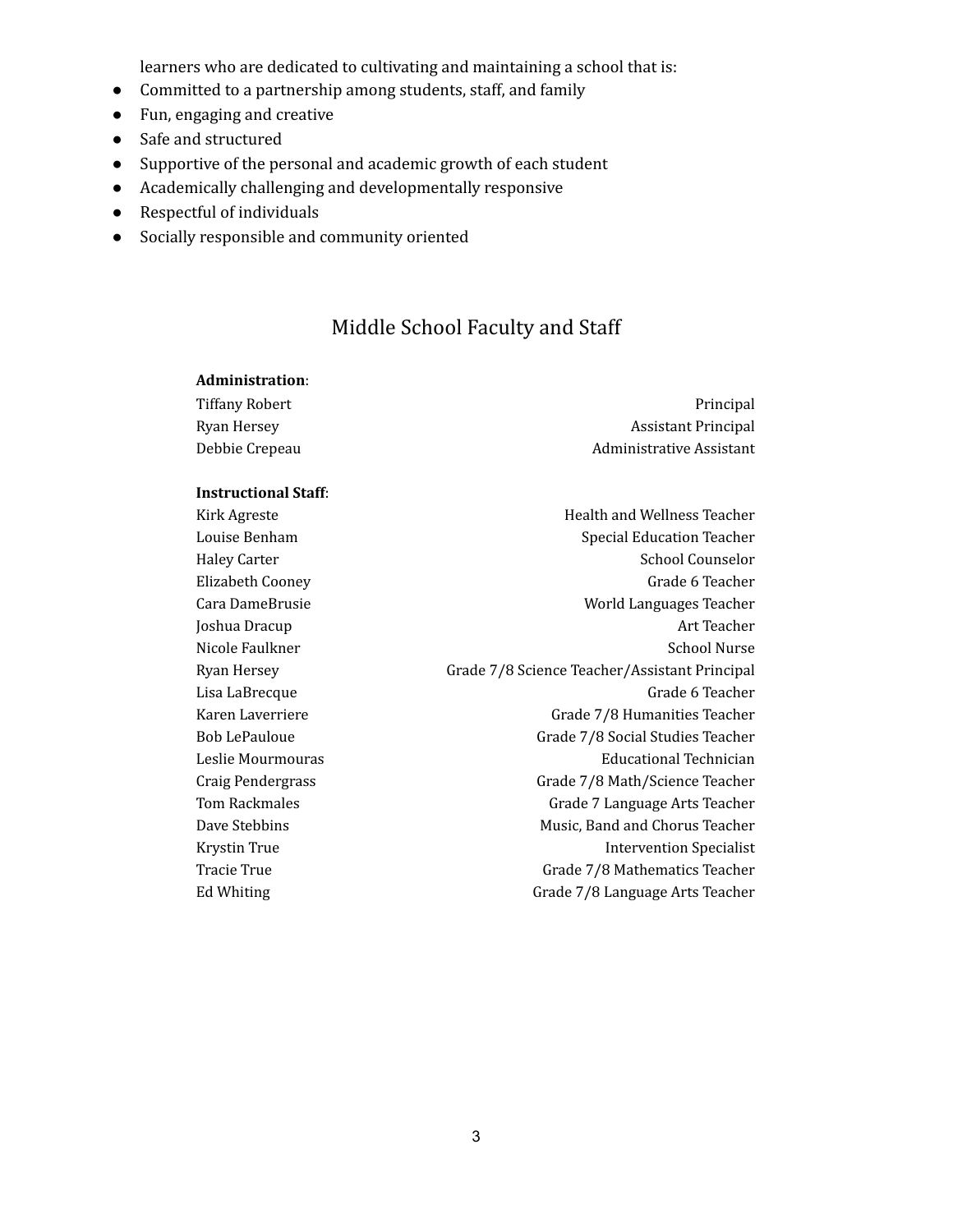# Emergency Information

In order for the school to quickly contact parents/guardians in the event of an emergency, it is necessary for the school to have emergency information on file for every student. Please update this information as changes occur by notifying the school. This information includes a list of any individual, other than a parent/guardian, who is allowed to pick up your child at school.

## Health

If you become ill during school, see the school nurse. The nurse will determine if you need to be dismissed or can return to class. The nurse will notify parents/guardians in the event you need to be dismissed for health reasons. If the nurse is not available, you can go to the main office. Remember, you cannot leave campus without permission. If you have an accident on school grounds, or at any school-sponsored event, report it immediately to a Thornton Academy staff member. An incident report will be filed to document an accident.

**Medication**: It is the policy of Thornton Academy that only essential medications will be administered during school hours. Whenever possible, the schedule of medication administration should allow you to receive all prescribed doses at home. At least the first dose of medication should be administered at home prior to being administered in the school setting.

1. If it is necessary for the student to take medication during school hours, the school nurse or designee(s) will administer the medicine in accordance with the following:

a. A permission form *"Thornton Academy Release to Administer Medication"* must be completed and signed by the parent or legal guardian.

b. Documentation of a physician's prescription is required.

c. The medication must be sent to school in a **pharmacy labeled container** with the name of the medication, date, dosage and the name of the student who is to receive it.

d. Changes in the medication administration will be made according to a physician's prescription **only**.

2. Parents or legal guardians must complete the following:

a. A *'Permission for First-Aid and Emergency Treatment'* form must be completed annually to allow the nurse to administer specified Over-the Counter medications.

b. Parents are responsible for picking up the student's medication from school at the end of the school year or on the last day of the student's enrollment. Medication that is still left at school seven (7) days after the student's last day will be disposed of.

3. Students are not allowed to carry prescription or over-the-counter medication at school. An exception to this may be made for emergency medications after consultation with the physician, school nurse and parent/guardian. Parents/guardians are responsible for providing all emergency medications including, but not limited to, inhalers, Epi-Pens and diabetic supplies.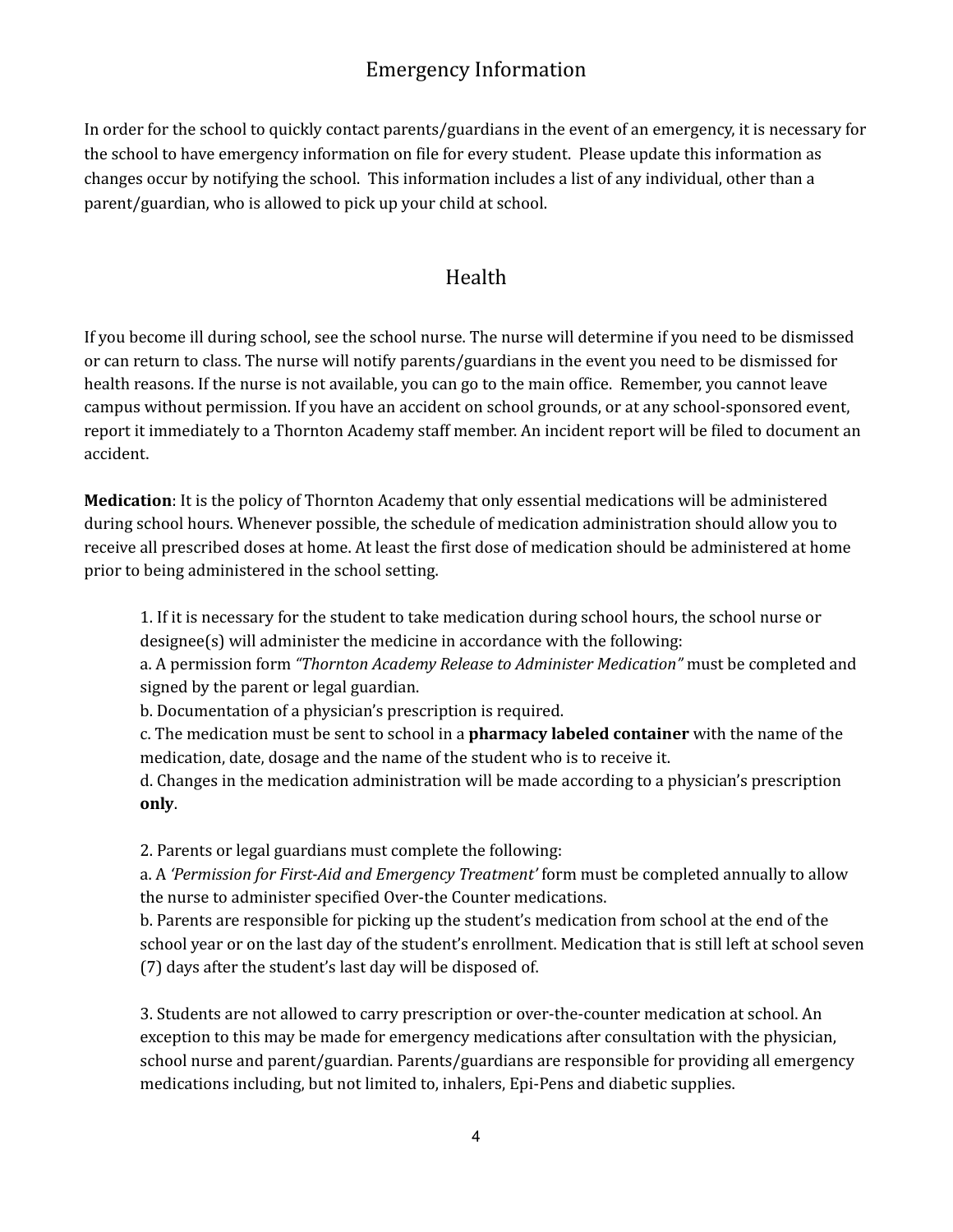4. Thornton Academy reserves the right to refuse any request to administer medication(s).

# School Hours

Regular school hours are 8:30 a.m. to 2:45 p.m. Students who walk, ride their bikes or are dropped off at school should arrive at school between 8:00am and 8:30 a.m. Students arriving earlier than 8:00 a.m. will not be admitted to the building. No regular teacher supervision is available before 8:00 a.m. or after 3:00p.m.

Students may be in the building after school hours only if they are involved in a school activity or working with a teacher. They are to remain with their teacher during that time and be picked up immediately afterward. Unsupervised students can create an unsafe environment. Please do not permit your child to "hang out" if he/she is not involved in an official after-school program or study session. Students should not be instructed to remain at Thornton Academy after these sponsored programs to await later pickup. There is no supervision of students after 3:00 p.m.

## Concerns/Complaints/Suggestions

Thornton Academy staff wants to hear from you if you have concerns, complaints, and suggestions for improvement. We would like to know of any concerns that parents, students or community members may have about our school. Every effort will be made to address any concern at the point of origin. If a student or parent/guardian has a concern with a teacher, that teacher should be the first person contacted, and the matter discussed with the teacher. If the situation cannot be resolved at the teacher level, administration may become involved and attempt to mediate the concern.

## School Safety

School safety is a top priority here at TAMS. Thornton Academy Middle School has installed a security system to help ensure the safety of our students and staff. The main entrance at TAMS will be locked at all times during the school day. If you need to pick up your child please push the button located to the right of the main door. You will notice that there is a panel to the right of the door with a doorbell and camera. If the Administrative Assistant does not recognize a visitor, you will be asked your name, purpose of your visit, and may be required to show ID into the camera. The Administrative Assistant will send your student out to meet you. If you are planning to send a family member or friend to pick up your child, please make sure you have communicated the name of that family member or friend to the Main Office and let that person know they will need to have identification on them.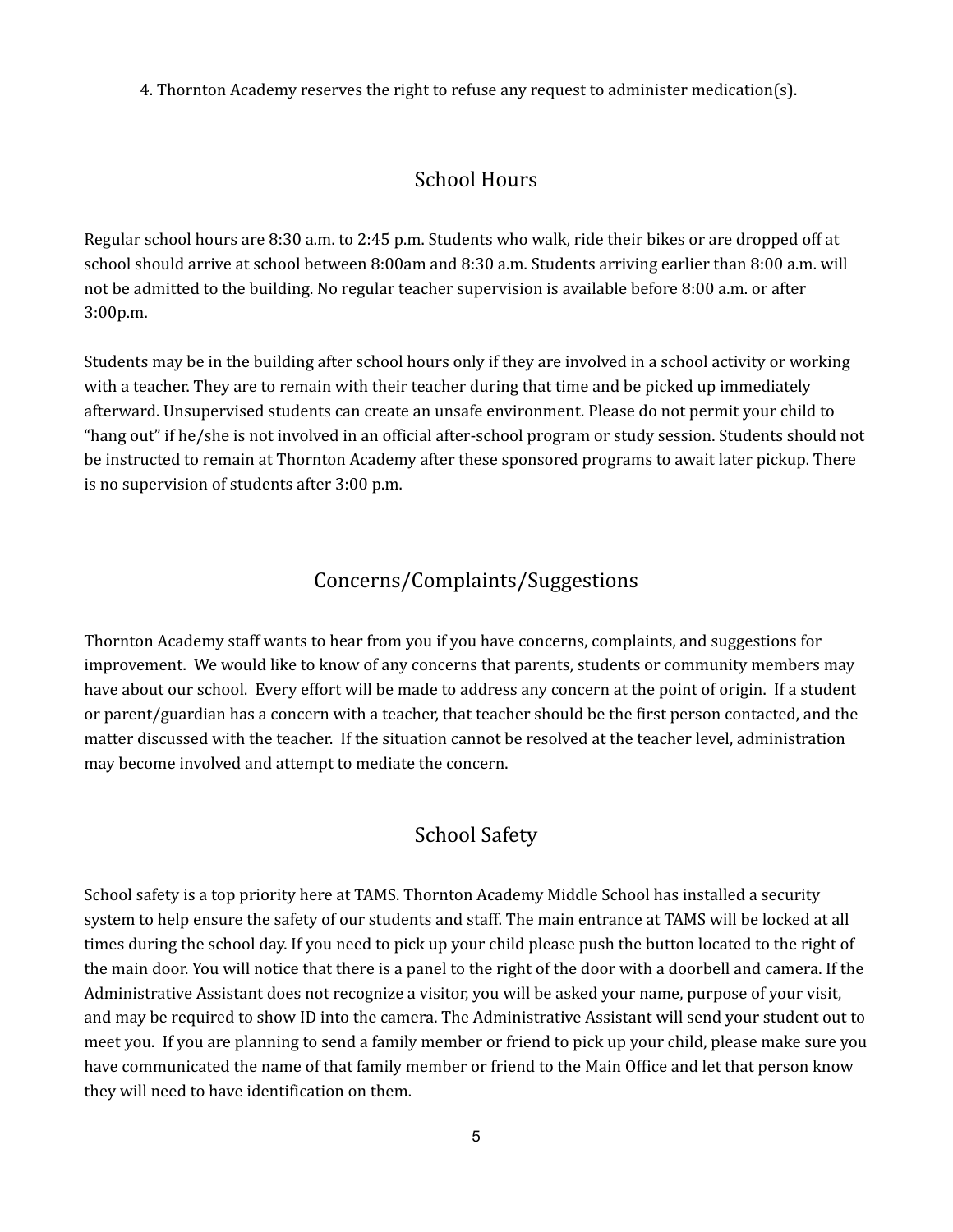# Attendance Policy

State law requires that your son or daughter attend school every day unless there is a legitimate excuse for the absence. The school must know where your child is if he/she is not in school. In the best interests of your child, we will be following this procedure:

1. If your child is going to be absent from school, or late arriving to school, parents should use the electronic TAMS [Attendance](https://docs.google.com/forms/d/e/1FAIpQLSdPkpDaNZxgqpFPWZrWo3LqnkaVToGVwINxnkDThnld5lL8uw/viewform) Reporting Form to report the tardy or absence. If we do not receive the completed form, we will assume that the absence or tardy is not excused and you will be called.

Thornton Academy believes this process is necessary to keep everyone informed in case of a student's absence to protect that child's best interests.

# Tardy Procedure

All students who arrive at school after 8:30 a.m. must report to the Middle School Office before going to their classes. Please make every effort to have your child at school on time.

Acceptable reasons for tardiness include:

- 1. Verified medical appointments that cannot be scheduled outside of the regular school day.
- 2. Exceptions approved by the Middle School Principal.

# Dismissal

Early Dismissal: Students leaving school before the end of the school day must have a note stating the reason for the dismissal and the student's destination. Dismissal from school must be approved by the nurse or office staff.

Emergency Dismissal: Parents should make students aware of where they should go if an unscheduled (emergency or weather related) dismissal occurs. The school cannot call all parents in the event of an emergency school closing.

Routine Appointments: Routine appointments should be scheduled outside of school hours if possible. It is the student's responsibility to make up any work if class time is lost for such appointments.

# Transportation

The privilege of all pupils to ride the school buses is conditional upon their good behavior and observance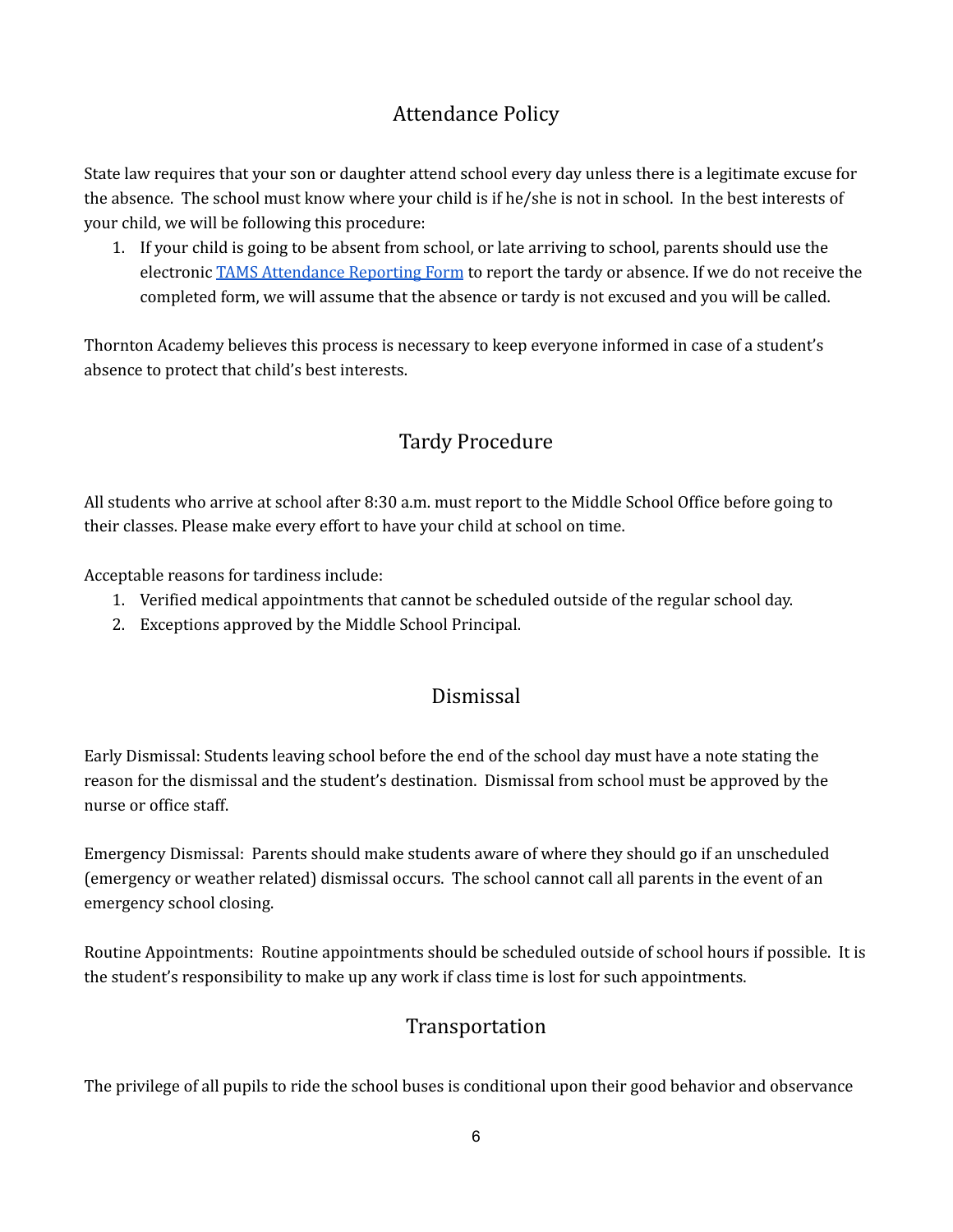of the following rules and regulations. Pupils who violate these rules will be reported to school officials and may lose transportation privileges either on a temporary or extended basis.

- 1. The driver is in full charge of the bus and the pupils. Students shall obey the driver's requests.
- 2. Drivers have the authority to assign students to specific seats on the bus and students shall occupy the seat designated for them by the driver.
- 3. Pupils shall be on time at the pick-up location. Due to schedule requirements, the bus cannot wait for those who are not on time. If a pupil misses a bus, it is the parent's responsibility to provide transportation to school for the student.
- 4. All bus riders will follow the following rules:
	- Never stand in the road while waiting for the bus.
	- Do not run alongside the bus while it is slowing to a stop.
	- There should be no pushing or shoving while boarding or exiting.
	- Do not litter on the bus or throw litter from the bus.
	- Do not damage the bus.
	- Do not distract the driver while she/he is driving.
	- Remain seated at all times when the bus is in motion.
	- Profane language or harassment of others will not be tolerated.
	- Yelling, screaming and unnecessarily loud talk are distractions to the driver and are not acceptable.
	- Keep arms, hands, head and all body parts inside the bus.
	- \* Riders should follow all other rules and expectations set by the Transportation Department in their sending district.
- 5. Students are to ride buses from a designated pick-up point to the school and from the school to their drop-off point. The drivers will not make special stops for students unless approved by the school administration in advance. Students will not be allowed on any bus other than the one they normally ride unless a written request from a parent is received and approved by the school. Requests to ride a bus other than the regularly-ridden bus will be honored only if space is available.

In the event that the conduct of any pupil endangers the lives and safety of others on the bus and the offending student fails to cease such conduct when requested to do so by the driver, a referral will be made to school officials. The principal or her designee, after due warning, may forbid a student the privilege of riding the bus for a designated period of time. Written notification of this action shall be provided to the student and the parent.

# Student Conduct on School Buses

The bus driver will have a responsibility to maintain orderly behavior of students on school buses and will report misconduct to the director of transportation who will notify the Director of Instruction or Middle School Principal. The school bus is considered an extension of school property; the school principal will have the authority to suspend the riding privileges of students who have disciplinary problems on the bus. Parents of children whose behavior and misconduct on school buses endangers the health, safety, and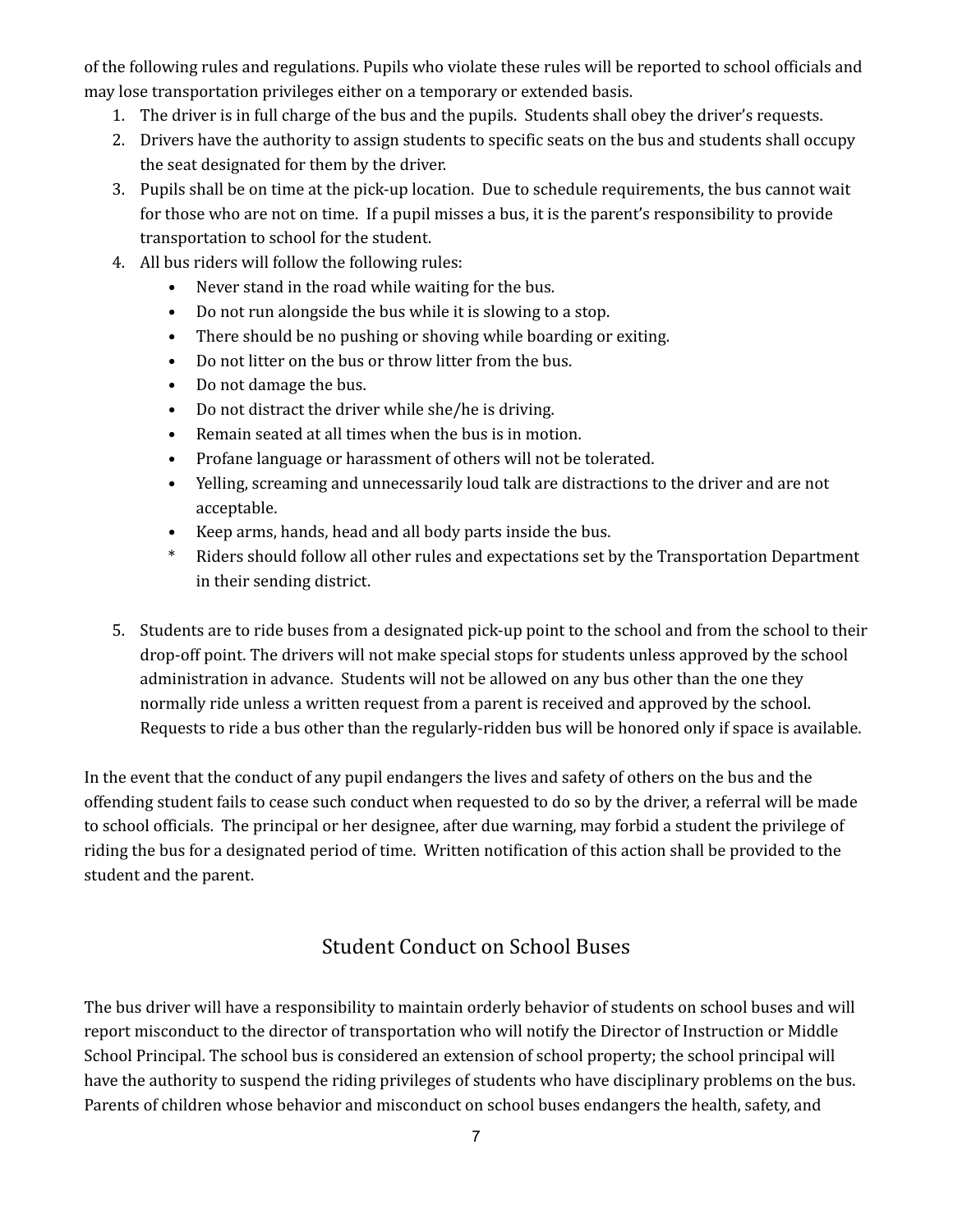welfare of other riders will be notified that their children face the loss of school bus riding privileges in accordance with the student discipline code.

The safety of students during their transportation to and from school is a responsibility that they and their parents share with the bus driver and school officials. Thornton Academy wants students to know what is expected of them while they wait for and ride on a school bus. Therefore, the rules of student conduct will be issued to every bus-riding student at the beginning of the school year.

Students who fail to observe these rules will be subject to immediate disciplinary action, since their failure to do so may affect the safety of others. A student who misbehaves will be reported by the driver to the Director of Instruction or Middle School Principal on the same school day, if the incident occurs in the morning, or the next morning if it occurs in the afternoon. The following action will be taken:

- 1. The Headmaster/Principal will determine if the offense warrants parent notification.
- 2. Those offenses warranting parent notification will result in:
	- First offense: Probation notice describing the incident will be sent home.
	- Second offense: Detention.
	- Third offense: Suspension from the bus and parent meeting with an Administrator.

# Grading System

Students will receive a report card at the end of each quarter. The letter grades indicate progress in all graded subjects as follows:

| A  | 100-94     |
|----|------------|
| A- | 90-93      |
| B+ | 87-89      |
| B  | 84-86      |
| B- | 80-83      |
| C+ | 77-79      |
| C  | 74-76      |
| C- | 70-73      |
| D+ | 67-69      |
| D  | 64-66      |
| D- | 60-63      |
| F  | 59 - Below |

Parents and students can access grades and assignments 24 hours a day – 7 days a week through our online grading system Powerschool. You can access Powerschool at this link: <https://powerschool.thorntonacademy.org/public/>

Honor Roll: To qualify for the Honor Roll a student must have the following grades: First Honors: A's in all subjects; Second Honors: A's and B's in all subjects; Third Honors: One C as long as you have at least one A and the rest B's.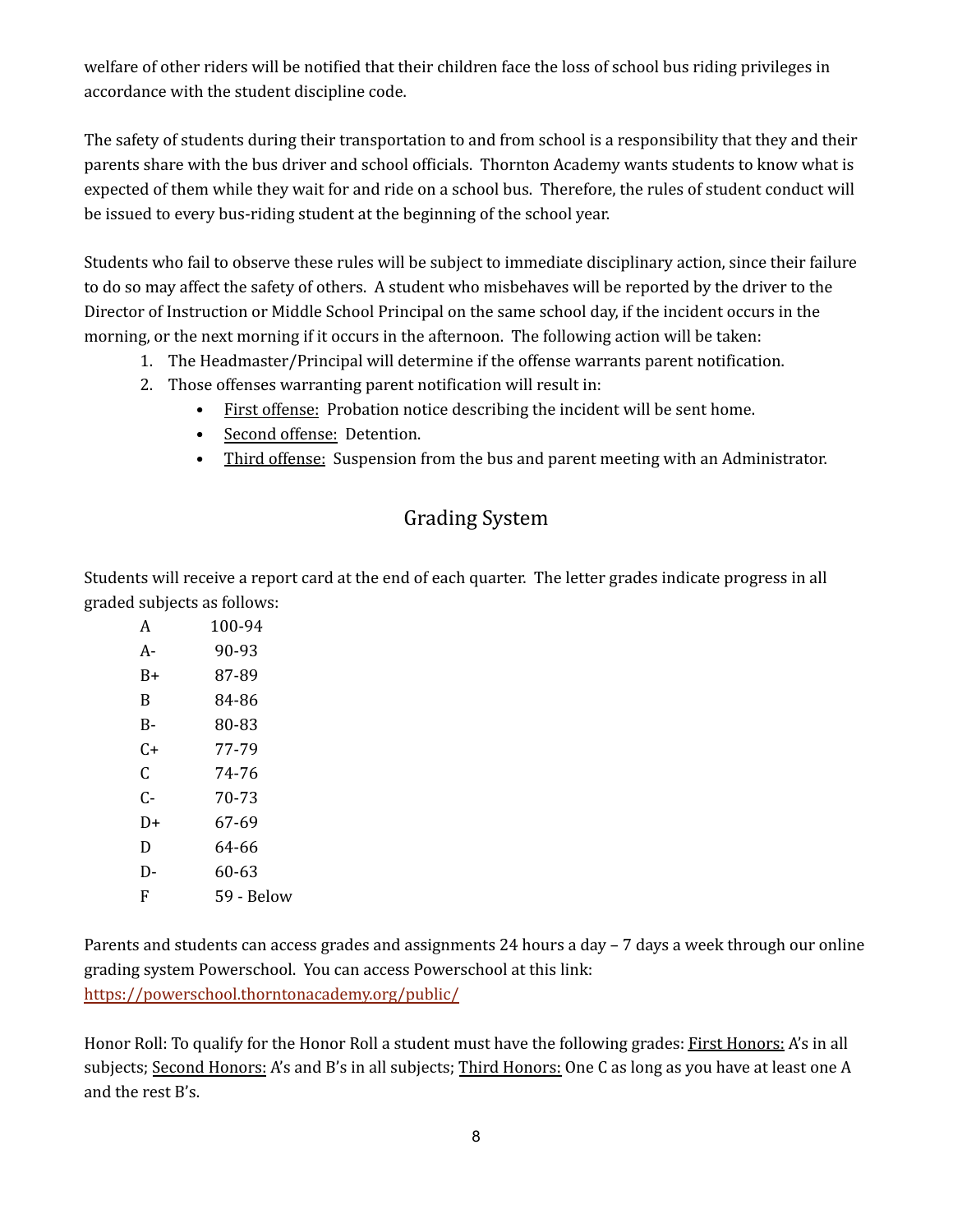Graded Subjects: Art, Wellness, World Languages, Music, Guidance, Math, Science, English, Social Studies and Reading.

### Homework/Assignment Policy

The purpose of homework is for students to either practice assignments to reinforce what they have learned in the classroom or prepare them for upcoming lessons. It is important that students complete their homework regularly so they are able to work towards mastering the concepts they are studying.

Students should expect to have homework nightly. Assignments are due on the specified due date. Students should make sure they understand assignments before leaving the classroom. Extra help is available from classroom teachers during Study Halls and before or after school by appointment.

If a student is absent, it is their responsibility to see each of their teachers for what they missed. Students will have one week to make up any missing work. Students are responsible for writing all assignments in their planners. Parents and guardians can gain access to assignments by logging into Powerschool and Moodle. The links can be found on the Thornton Academy website.

## Acceptable Use Policy

Thornton Academy is a community built upon trust. This trust demands that our technological resources be used for educational purposes in meeting our mission to "prepare students for the changing world". We also believe that it is about everything and everyone. Therefore, our use of technology must be as open as possible while providing sufficient safeguards. Our rules are based on three principles: respect yourself, respect others and respect property, so the concept of personal responsibility is important to the school and to the use of any of the technology resources available and/or used on campus.

In order to achieve our mission, meet educational objectives, enhance communication between faculty, staff, students and parents, encourage collaboration and provide for the betterment of the community, Thornton has integrated the use of technology assets across the curriculum. Many courses maintain a web-based component or require computer or Internet access to complete lessons that help realize our educational objectives. We understand that access to the Internet may make available material of questionable educational value and that access to such material is impossible to control totally even with a degree of filtering. But we firmly believe that the value inherent in the total resources available far outweighs the possibility that some members may intentionally or unintentionally access material that conflicts with Thornton's educational goals. Therefore, use of technology resources including the Internet requires the personal responsibility to act in a respectful, ethical, unselfish, efficient and legal manner.

The use of Thornton Academy's technology resources and access to the Internet is a privilege that provides wonderful educational benefits as well as new responsibilities. Depending on the circumstances and degree, any inappropriate use of our technology resources, the TA network or Internet would result in appropriate consequences ranging from a warning to legal action. Such rules also apply to personally owned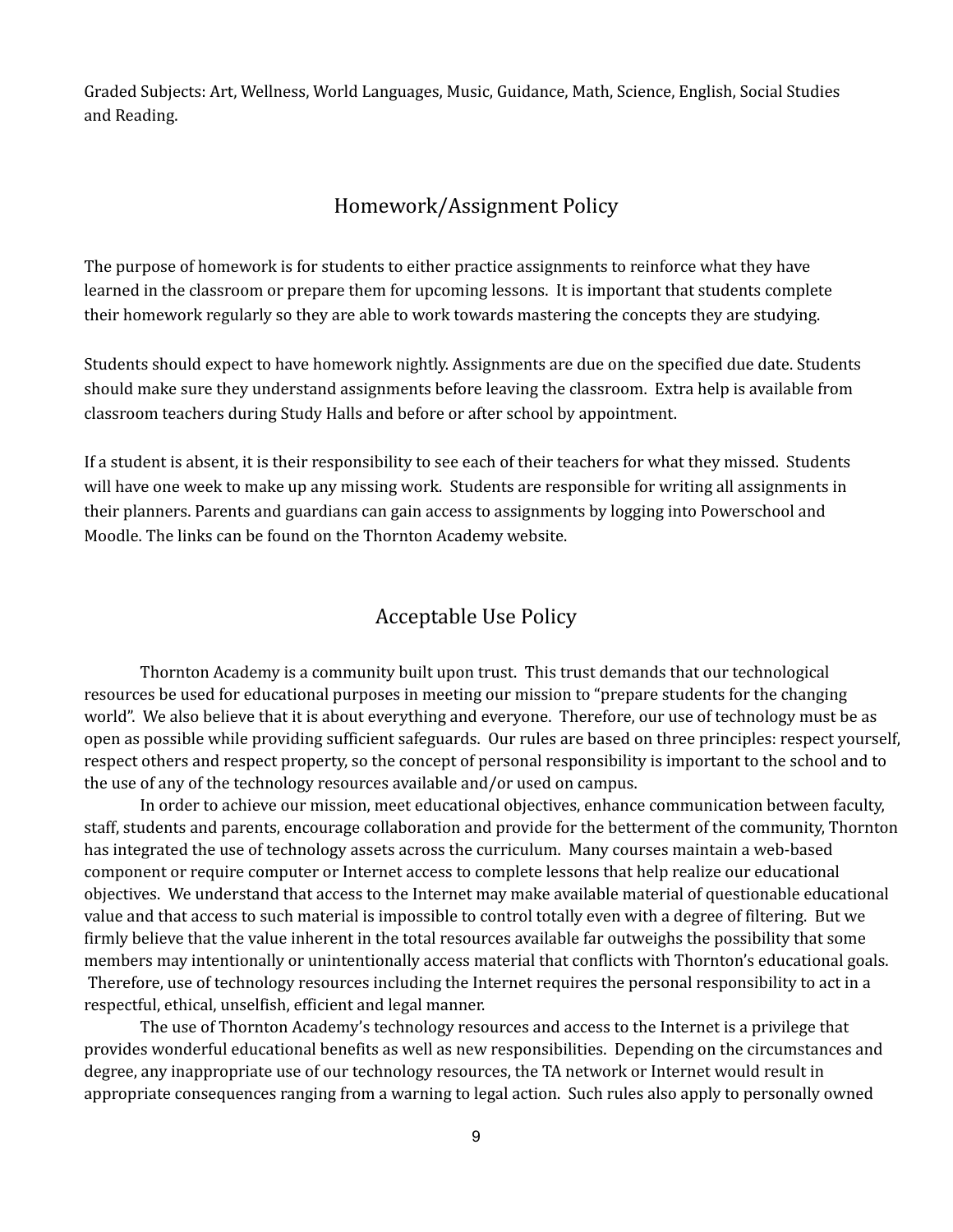technology devices used on the Thornton Academy campus. A sampling of the use of technology that violates the spirit or intent of Thornton Academy's Acceptable Use Policy follows. Any action not explicitly prohibited below should not be equated with tacit permission. Behaviors inconsistent with Thornton's AUP include but are not limited to:

- Circumventing TA's web filtering system
- The use of proxies to access restricted web-pages
- Using on-line chat, mail, social networking, or VOIP to harass, intimidate or libel
- Sending hate mail, chain letters or use of discriminatory remarks
- Using any electronic device or the web to plagiarize or cheat
- Sharing or misusing IDs and passwords
- Installation of software or attempts to access private servers or databases
- Physical damage to equipment
- Violating copyright or other intellectual property laws or licensing agreements including MP3s, videos, podcasts, etc.

School officials will deem what is inappropriate use and the consequences of such misuse. Their decision will be final. User members should understand that school and law enforcement officials may access personal files at any time and that email is not considered private communication.

Thornton Academy's Acceptable Use Policy will be explained and clarified to employees and students at the beginning of, and as needed, throughout each school year. Parents will receive a copy of the AUP policy in the August mailing. The AUP will be reviewed annually; any major changes will be approved by the Board of Trustees. The basis for this policy is that of accepting the personal responsibility to use technology resources including the Internet in an appropriate and respectful manner.

#### **iPAD USER AGREEMENT**

The policies, procedures, and information within this agreement, in addendum to the 2009 board-passed Thornton Academy Acceptable Use Policy, apply to all devices issued at the Thornton Academy upper and middle school, including iPads, laptops, or digital devices owned by Thornton Academy. In addition to these expectations, teachers may set additional requirements for use in their classroom. Thornton Academy believes the use of school-issued technology resources is a privilege, not a right, is not transferable or extended by students to people or groups outside of Thornton Academy, and terminates when a student is no longer enrolled. While the issued device is in the possession of the student for the academic year, it remains the property of Thornton Academy, and it is the responsibility of the student to properly care for and use the device. The device protection plan can offer protection against costly repairs or theft; however, in the event that student damage or the loss of a device is not covered by the device protection plan, the cost of the repair or replacement will be the responsibility of the student and family. Intentional damage is not covered by the policy and a family may be responsible for the cost of restitution and subject to possible criminal charges.

This User Agreement is provided to make all users and guardians aware of the responsibilities associated with efficient, ethical, and lawful use of technology resources. If a person violates any of the terms and conditions named in this policy, privileges may be modified or terminated, access to Thornton's technology resources may be denied, and the appropriate disciplinary and/or legal action shall be applied. Findings of misuse by any teacher or administrator will require appropriate disciplinary action as outlined in the Student Handbook and may be shared with the SRO who will determine if criminal charges should be issued.

Please read all the conditions below and sign on the last page. Signing this agreement means that you have agreed to ALL of these conditions.

In order to affirm the Thornton Academy Acceptable Use Policy users will do the following:

● Once issued a device, the user is responsible for it at all times. If a device is lost, the user or his/her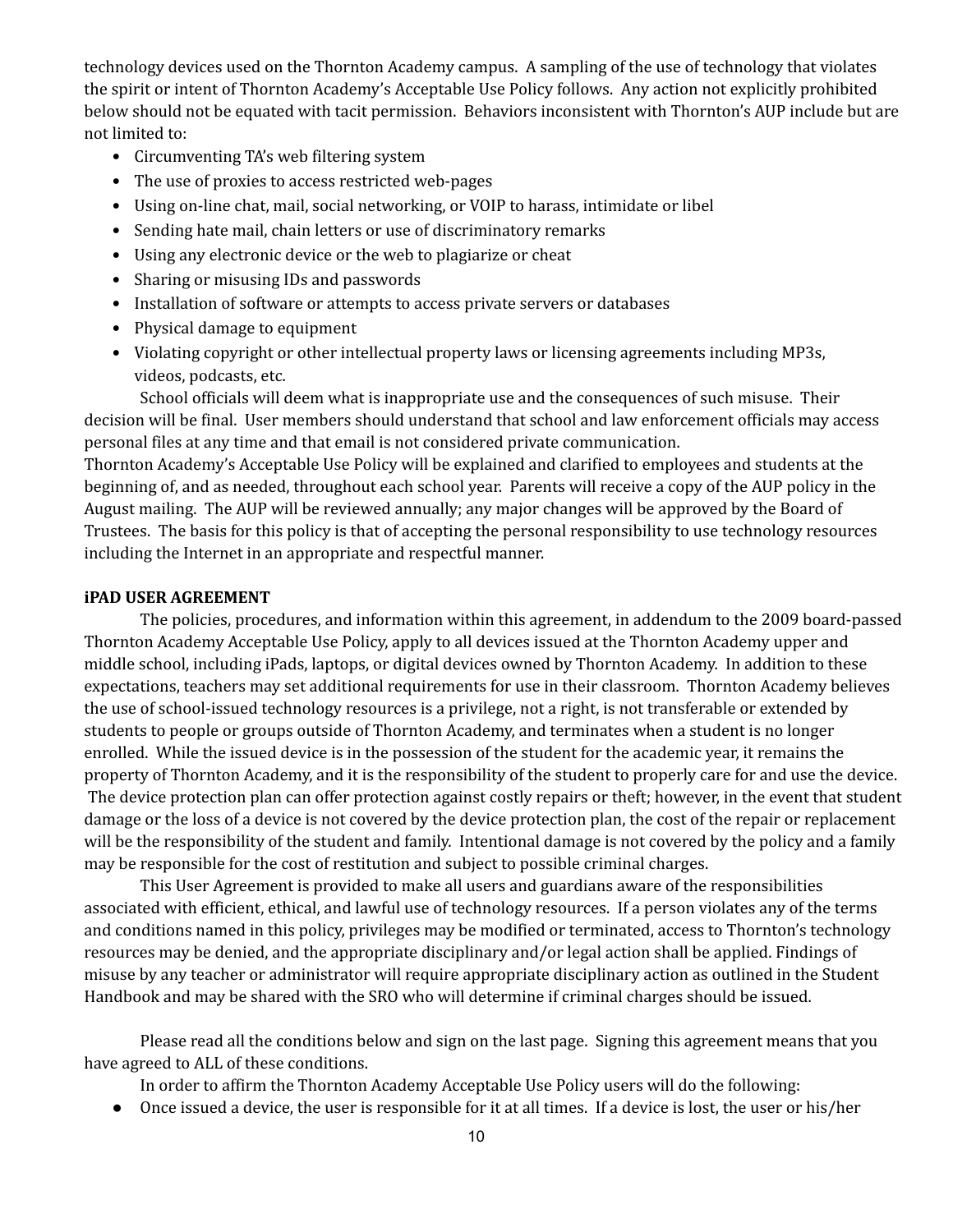family is obligated to report it to the Technology Department within 24 hours.

- If a device is lost, the user or his/her family is obligated to replace the device.
- Users will keep food and drinks away from devices.
- Users will be aware that teachers, staff, and administrators maintain **ownership** of the device at all times and may "look" at what any student is doing on their device or have stored on that device at any time.
- Users are responsible for recharging their device at home.
- Users will keep their device in the school-issued protective case at all times.
- Users will use their device in a responsible and ethical manner.
- Users will be responsible for any inappropriate use or neglectful care of the device issued to them.
- Users will be aware that they are responsible for their device, its use and content, at all times, and will be aware of the risks of allowing other people or students access to their assigned device.
- Users will use appropriate judgment for all content production and viewing on their school device.
- Users will be aware of Thornton Academy's Academic Honesty Policy and will not use the school's device to cheat, copy, or plagiarize.
- Users acknowledge that the device and its storage are primarily for academic use, and therefore all academic uses take priority over personal applications; therefore any personal apps, images, photos, music, or other data that is uploaded and interferes with this policy must be deleted at the request of any teacher or administrator regardless of cost paid by students or parents.
- Users will return their device at the end of each school year. Users who graduate early, withdraw, or are un-enrolled from Thornton for any other reason must return their device and accessories on the date of departure.

In order to uphold the AUP, users will refrain from the following:

- Users will not use their device to record audio, video, or image capture to share or post in any forum without explicit permission from instructors and those in the video or image.
- Users will not remove the identification tags from the device or the protective case.
- Users will not physically mark up (modify/decorate) the device or the protective case. The device should be clean at all times and appear in the same condition it started the year in. (Do not write on it, put stickers, tape or otherwise modify/decorate it).
- Users will not use their school device to harass, bully, or otherwise intimidate others.

Users will not access, upload, download, or distribute offensive, profane, threatening, or sexually explicit materials

# Personal Electronics and Cell Phones

Personal stereos, electronic games, beepers, or other electronic devices and personal collections are not permitted in school. Students risk disciplinary consequences if these items are brought to school. Administration and staff will not be responsible for the loss or theft of these items. If a parent needs to contact their child they may call the office at 207-602-4408.

Maintaining the integrity of the learning environment is the top priority of our school. Distractions or interruptions to the learning environment will not be tolerated. With this in mind, the following procedures will be followed for cellular phone use:

• Students will be permitted to have cell phones in their possession during the school day. However, use of the cell phone will only be permitted after the close of the regular school day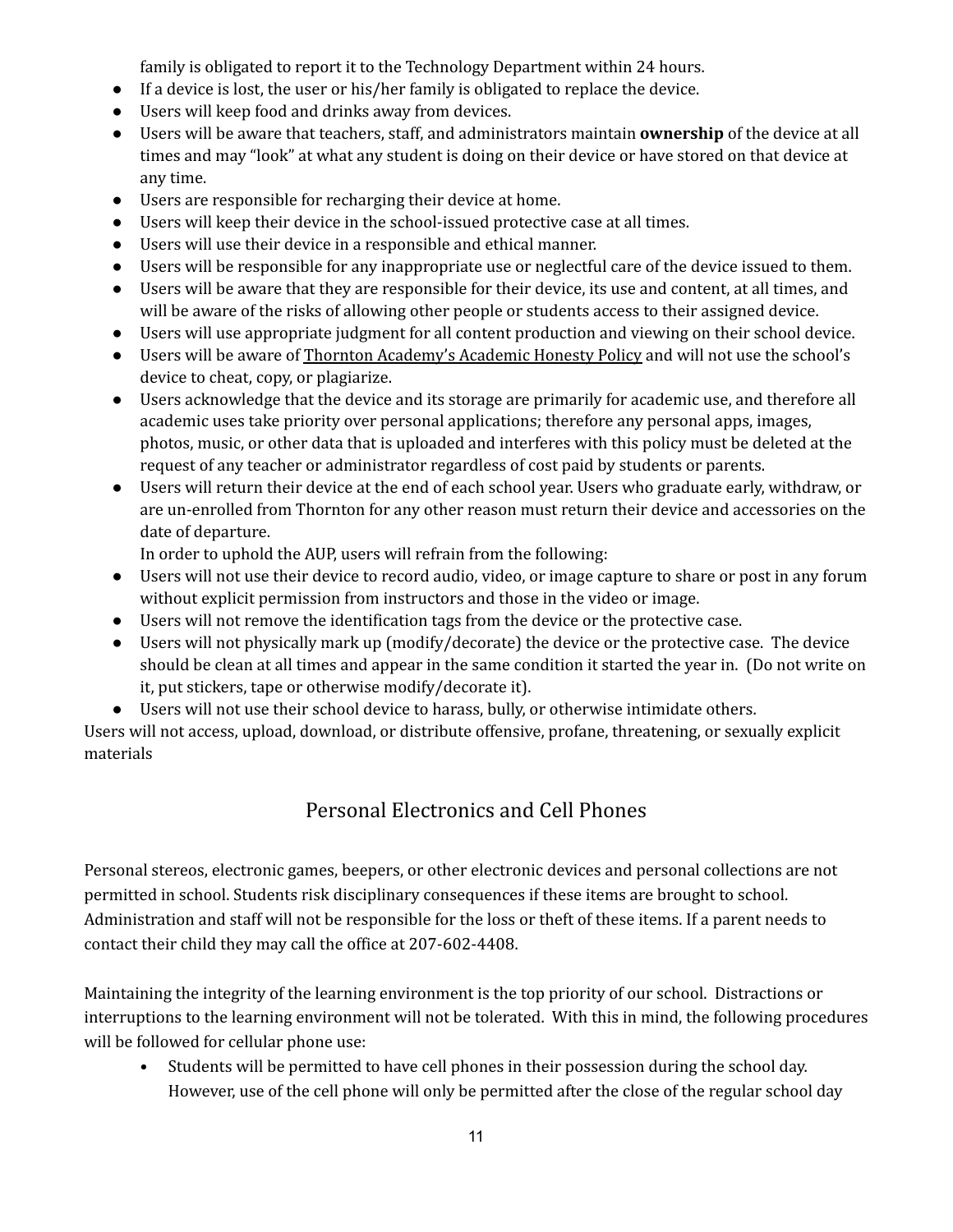(2:45 PM).

• Students must have their cell phones turned off during the school day; cell phones shall cause no disruption during the school day.

• If a student is observed using a cell phone, the teacher is required to take the phone and bring it to the TAMS Office. The following consequences will apply: FIrst offense: The student may collect his/her phone from the TAMS Office at the end of the day. Second offense: The phone must be collected from the TAMS Office by a parent/guardian. Additional offenses: The phone must be collected from the Main Office by a parent/guardian and a detention will be issued to the student.

# Athletics

Thornton Academy wants our students to be healthy individuals. In addition to the school's wellness curriculum, Thornton provides opportunities to participate in interscholastic athletics. We encourage all students to take advantage of these opportunities during their middle school days.

The interscholastic athletics program has the following purposes:

- To encourage students of all skill levels to participate in extracurricular activities
- To provide sufficient opportunities for students to develop individual playing abilities
- To teach the fundamentals and techniques of each sport
- To encourage school and team spirit
- To foster pride, sportsmanship and ethical behavior
- To maintain a good relationship between teams, the school and community

Participation in interscholastic athletics is a privilege, not a right. Student athletes must meet all eligibility requirements set forth by Thornton Academy and abide by all rules of the Southern Maine Middle School Athletic Conference. Complete provisions pertaining to athletics can be reviewed at [www.thorntonacademy.org](http://www.thorntonacademy.org).

# Destruction or Theft of Property

Students share in responsibility for the upkeep of buildings and equipment at Thornton Academy. Any student who damages or defaces school property or the property of others will be liable for damages and subject to disciplinary action. Under no circumstances shall equipment, books, furniture or computer materials be removed from assigned areas or from the school without permission from the teacher or an administrator.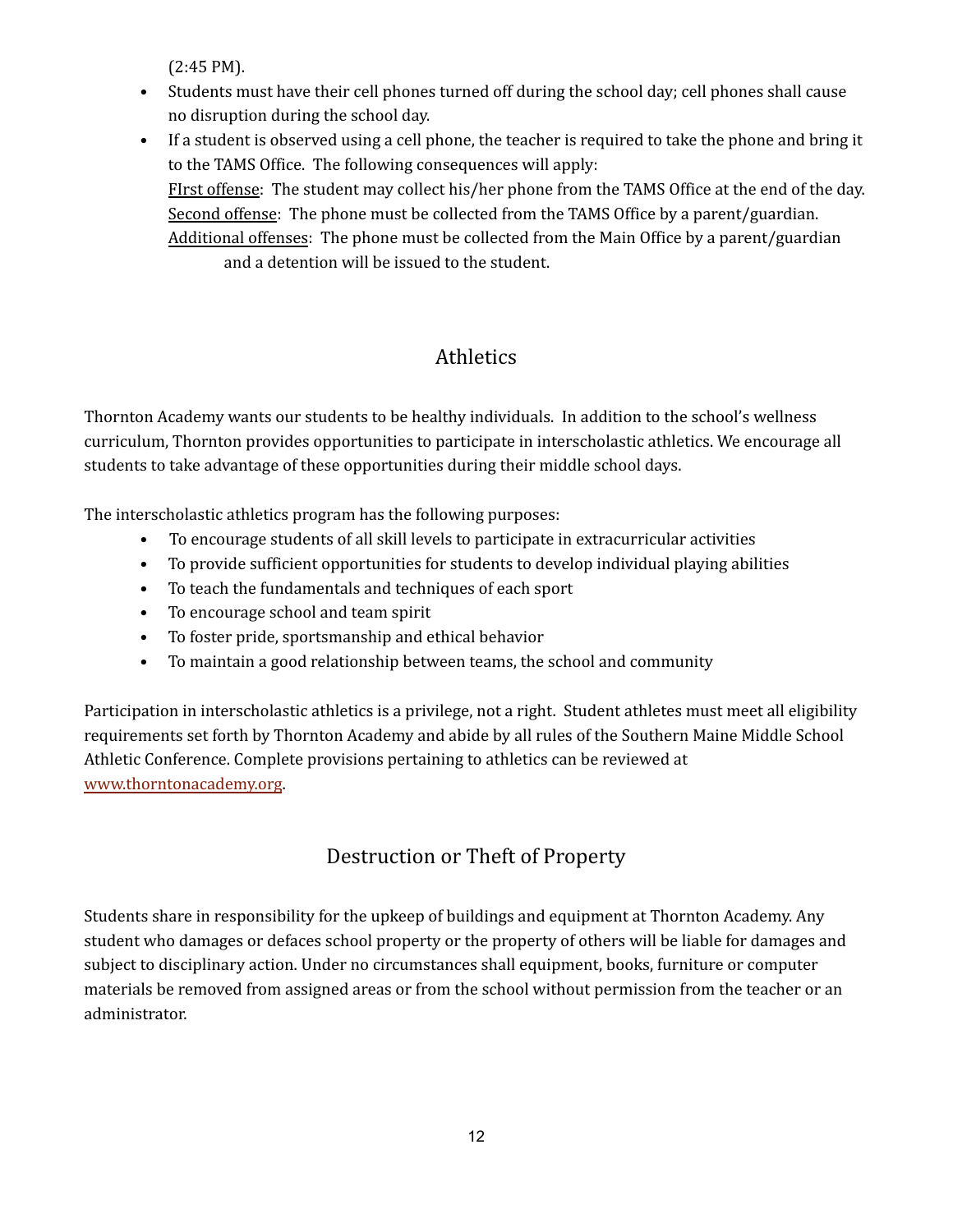# Dress Code

Students are prohibited from wearing any clothing or accessories judged to be unsafe or offensive to others, or interfere with learning, including:

- Clothing with inappropriate or offensive slogans or insignias.
- Revealing clothing, including camisole tops, low cut necklines, midriff shirts, mini skirts, short shorts, and visible underwear.
- Heavy chains, studded jewelry, or similar accessories.

This list is not meant to be comprehensive. We reserve the right to make individual judgments on a case-by-case basis. Students inappropriately dressed will be asked to change or cover up. If this does not occur, parents will be contacted.

# Activities

Thornton Academy Middle School students are encouraged to participate in a variety of activities based on interest and availability. These activities will take place during the Study Hall or after school. Activities include:

Art Club **Band** Band Environmental Club Student Council Chorus Robotics **Math Team** Math Team Civil Rights Team

Math Team **TAMS Honor Society Yearbook** TAMS Honor Society

# Dance Policy

1. TAMS Dances are for sixth, seventh, and eighth grade students only.

2. Guests are permitted to attend but must be registered at the office at least two days prior to the dance. Students must provide the TAMS office with a TAMS Guest Form. Forms can be obtained by Mrs. Crepeau

3. Students who are absent or sent home by the nurse on the day of the dance may not attend. Students who have had an in-school or out-of-school suspension the week of the dance may not attend.

4. Dances are held from 6:30-8:30 p.m. When the student arrives he/she must stay inside until the dance is over or until their parent/guardian comes to pick them up and signs them out with a chaperone. Students should not be dropped off before 6:30 p.m. as there will be no supervision and should be picked up promptly at 8:30 p.m. Drop off and pick up is in the parent drop off loop near the high school gymnasium. A chaperone will be present at the drop off loop from 6:30 p.m. to 7:00 p.m.. If a student needs to arrive more than a half hour late, the parent needs to enter the building and speak directly to a chaperone. A chaperone will walk the students out of the dance and will stay until all students have been picked up. If a student is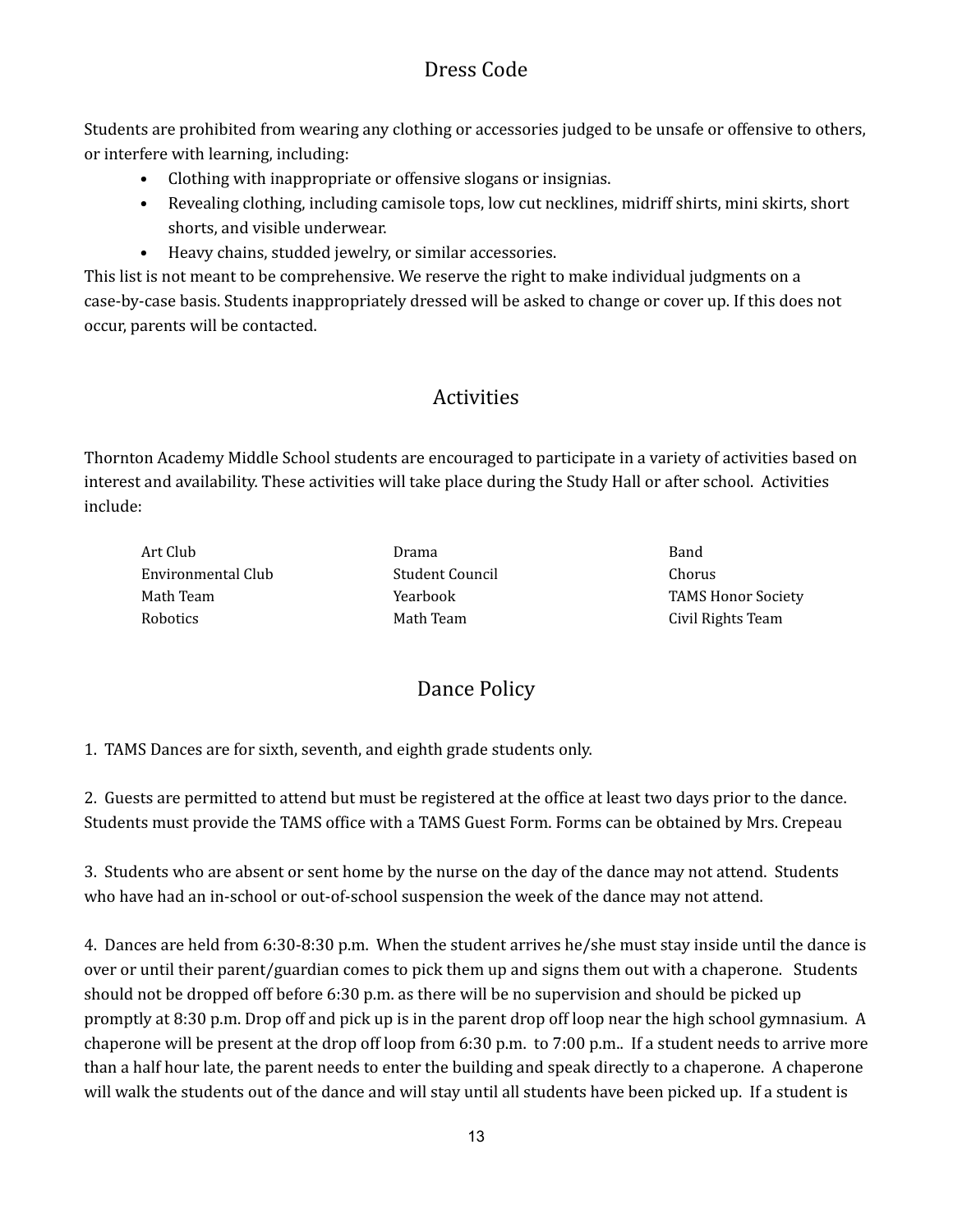picked up late, the student may not be allowed to attend the next school dance. The administrator will determine this.

5. Students must purchase dance tickets in advance, and sign in when they arrive. If a student needs to purchase a ticket at the door, they need to speak with Mrs. Robert prior to the dance.

6. The Middle School dress code remains in effect for all dances.

7. Inappropriate conduct may result in a phone call home, removal from the dance, and possible disciplinary action.

8. Students will dance in a way that is appropriate for a school setting.

9. Backpacks & laptops should be left at home. If a student needs to bring these items to a dance, they must be checked in with a chaperone.

10. The use of cell phones and digital cameras are not allowed on or near the dance floor. TAMS chaperones have the right to take a cell phone and/or camera away if students do not obey this rule.

11. Admission to the dance is generally \$5.00. Concessions are available for a nominal fee. Middle School Clubs will sponsor most of the dances and the money will go directly towards the club.

12. Students are not permitted to text or communicate directly with the D.J. All requests for songs or dedications must be monitored by a chaperone and they will forward the information directly to the DJ or band.

While adhering to the above, the Middle School staff hopes that you will laugh and have a great time in a safe, fun, and healthy environment.

# Expected Behavior

These rules and policies apply to any student who is on school property, who is in attendance at school or at any school-sponsored activity, or whose conduct at any time or place directly interferes with the operations, discipline or general welfare of the school.

Fair and courteous treatment: You have the right to be treated fairly and courteously, and so do your classmates, teachers and administrators. Anyone who infringes on someone else's rights will be disciplined. Keep that from happening to you. Show the same respect for your school, your classmates and your teachers that you would expect them to have for you and your property. There are three basic rules at Thornton Academy: respect each other, respect the adults in the school, and respect the environment.

Expected behavior is mostly a matter of common courtesy. School policies and regulations simply spell out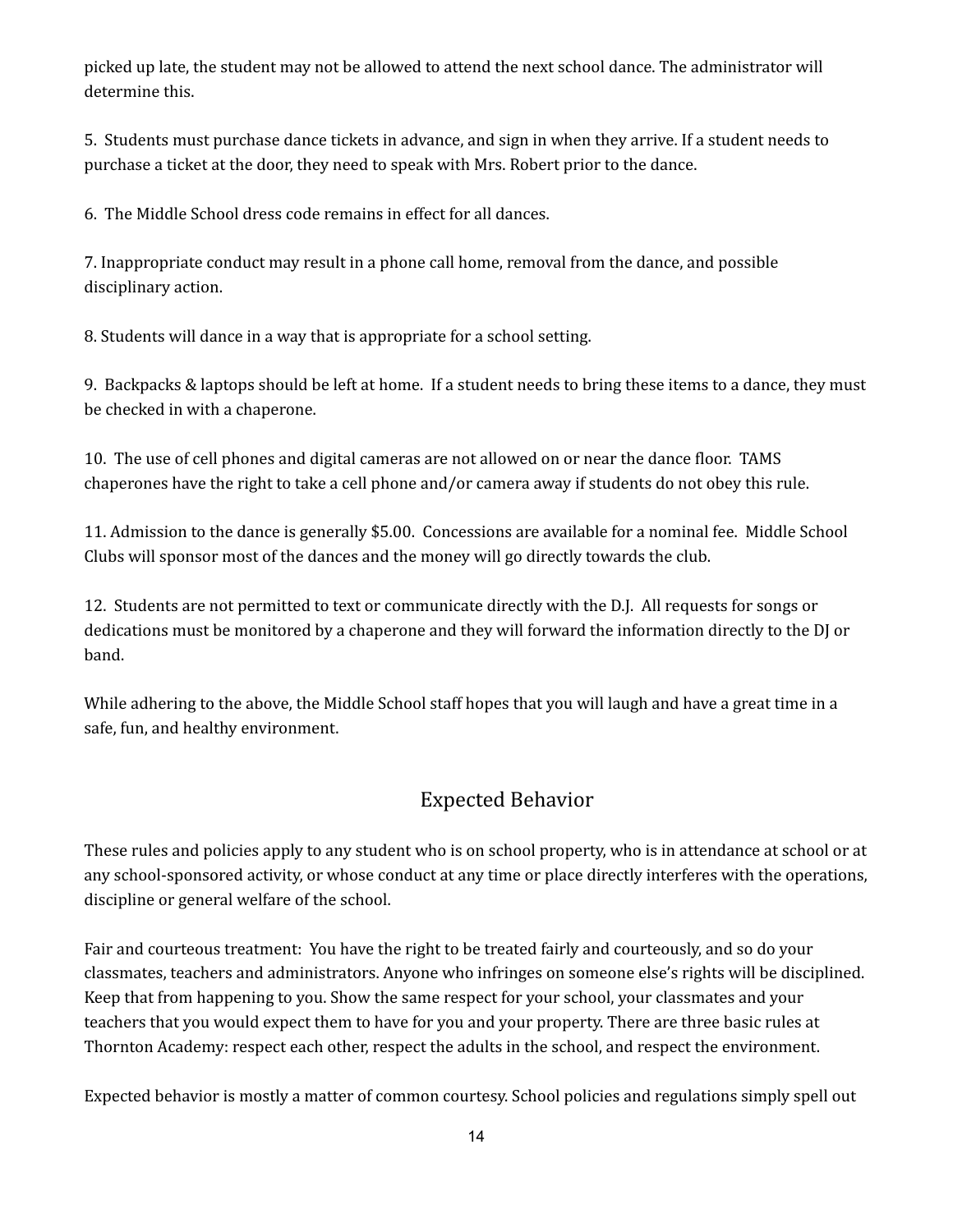expected behavior so that everyone conducts their day to minimize disruptions. Listed below are some common sense rules about expected behavior, such as:

- Leave non-school items such as water pistols, pocket knives, skateboards and all items not necessary for classes at home. They are hazardous to the safety of others or interfere with school discipline. If you bring them to school, they will be impounded and returned only to your parent or legal guardians.
- Keep food in its place. Consume all food and beverages in the Commons only.
- Act as Thornton's best representative. Whenever you attend any event involving Thornton, you are Thornton's representative. At athletic events, respect the opponents cheering section and be a good sport whether Thornton wins or loses. On school-sponsored trips, stay with your group and promote Thornton with your good behavior. On campus, be courteous to visitors and exhibit appropriate public behavior.

# Tobacco Free School

Smoking and use of all tobacco products is prohibited within the Thornton Academy Middle School building or any school property. Possession of any tobacco products by students is prohibited at all times within the Thornton Academy Middle School building and on all school property. Students found smoking, using tobacco products or in possession of any tobacco products on the school grounds will be subject to disciplinary consequences, up to and including the possibility of suspension.

# Harassment

Thornton Academy is a large and diverse campus built on a foundation of trust, respect, and acceptance. Creating a safe, welcoming environment for students and staff members is our primary goal, and therefore any and all forms of harassment that create an intimidating or hostile environment that interferes with an individual's educational or professional performance will not be tolerated. Thornton Academy prohibits all forms of unlawful harassment,which includes harassment based on an individual's race, color, age, religion, national origin, gender, gender identification, sexual orientation, or disability. Thornton Academy's policy is more stringent than what is mandated by law; it includes harassment of any kind (verbal, physical, emotional, sexual) through any means (physical acts, threats, or gestures, and all forms of communication including verbal, the written word, and electronic communications).

Rules of conduct apply to students while they are on campus or at a school sponsored event such as an athletic competition, dance, performance, or field trip. The school reserves the right to take action on any behavior that occurs off campus that may impact the educational experience or safety of Thornton Academy students and staff. Also, students who are referred to the School Resource Officer (SRO) may be charged with a crime.

Any student of Thornton Academy who believes that the spirit or letter of this harassment policy has been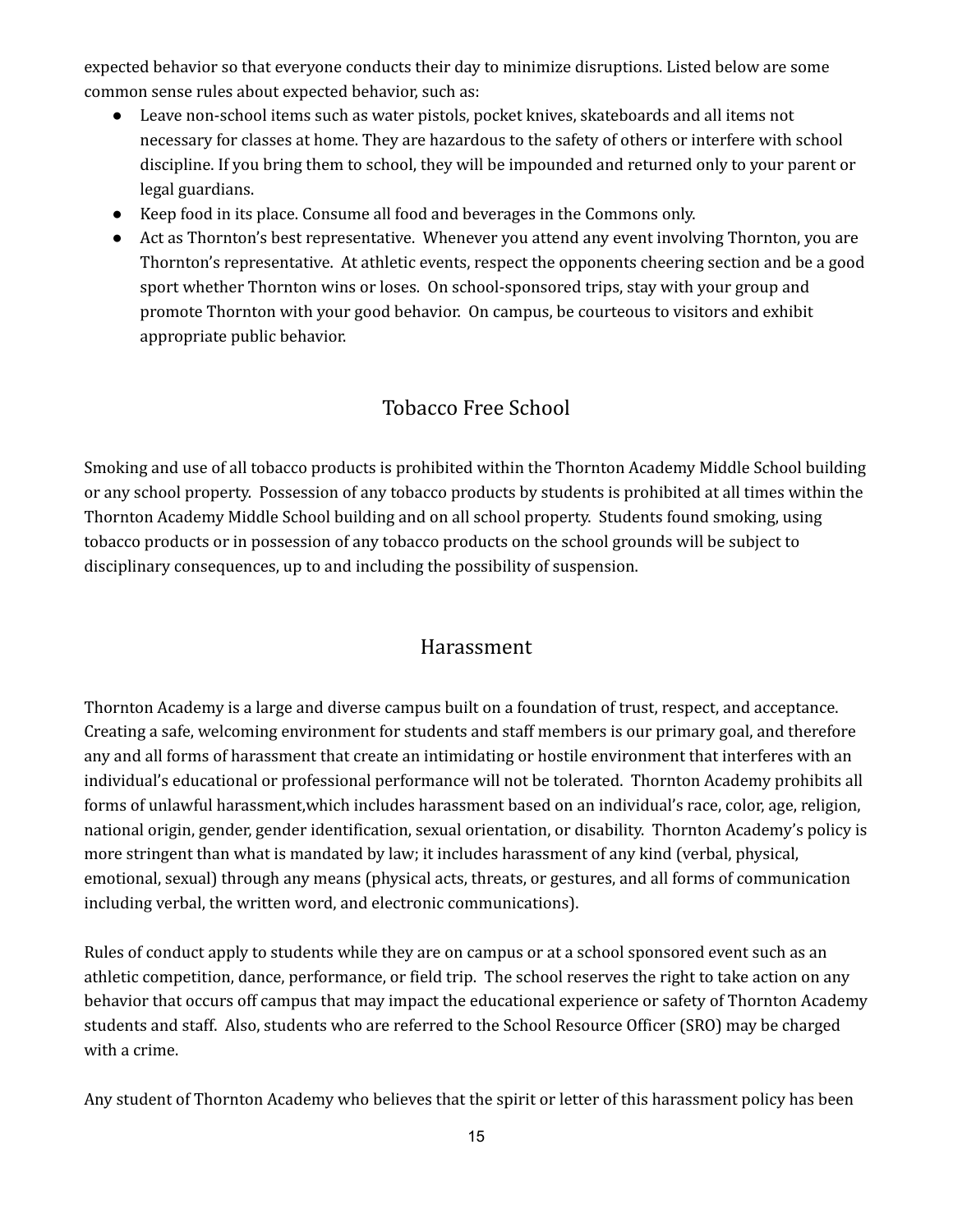violated should make a report to the principal, school counselor, SRO, or administrator. Any attempt by a student or employee to retaliate against a person who makes or provides information regarding a claim of harassment is also strictly prohibited. No one will be reprimanded or punished in any way for initiating an inquiry or complaint in good faith.

# Sexual Harassment

Sexual harassment is specifically prohibited by state and federal law and will not be tolerated by Thornton Academy.

Any person who feels that he or she has been subjected to sexual harassment by a student or an adult should report the incident without fear of reprisal to Principal Mrs. Robert, or Headmaster Menard. Each incident will be investigated promptly and, where appropriate, remedial action will be taken.

You also have the right to report incidents of sexual harassment to the Maine Human Rights Commission, State House Station 51, Augusta, Maine 04333 or 207-624-6050.

Any student or employee found to have sexually harassed another student or employee will be subject to disciplinary action, up to and including expulsion or discharge.

# Annual Notification Policies

Thornton Academy notifies parents and students annually of the following policies:

- Access to student information
	- Release of educational records
	- Information designated as "directory information"
	- Parental rights
	- College and military access
	- Third party access
- Survey administration
- Pesticide use
- Use of Physical Restraint and Seclusion

#### **Access to student information**

#### Educational Records

Educational records may be shared with school officials who have a legitimate educational interest in the information. The following definitions apply:

- *School of icials* include but are not limited to permanent and temporary faculty, administrators, advisors, athletic personnel and administrative support staff.
- *Legitimate educational interest* is a need to review a student's record in order to fulfill a school official's professional responsibility at the school.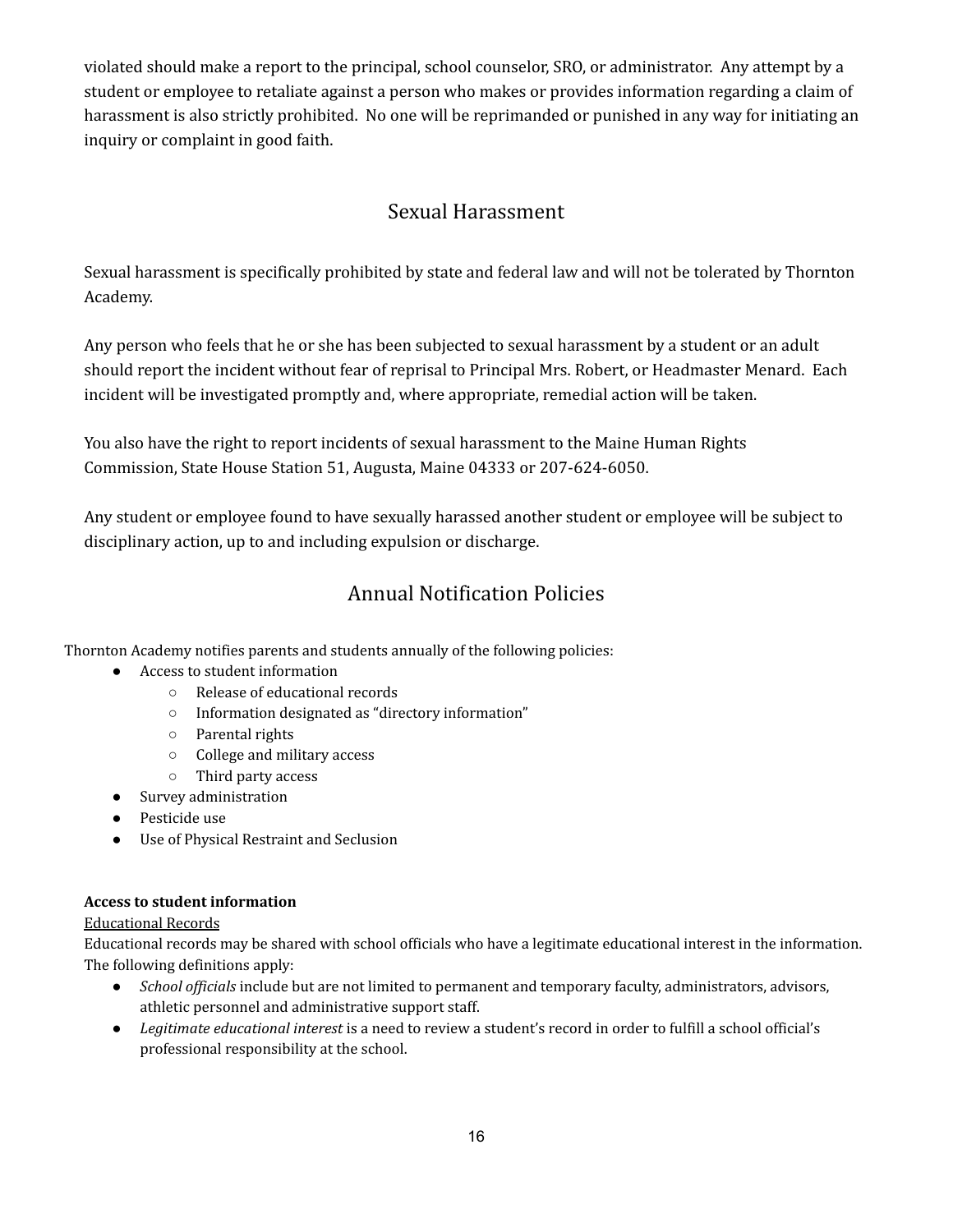Thornton Academy will release copies of a student's educational records in accordance with: the requirements of MRS 20-A, Ch 221, §6001, and the records release guidelines established by the Family Educational Rights and Privacy Act (FERPA), which protects the privacy of student education records. This includes the release of a student's educational records at the request of a school administrative district to which the student is transferring. In addition, Thornton Academy will release a student's educational records to a criminal justice agency according to all guidelines outlined in §6001.

#### Privacy and Directory Information

Schools may share basic student information, designated as "directory information," without prior written consent. The following data are considered directory information:

- Student name, grade level, address, phone number, email address and photo
- Degrees, honors, and awards received
- Participation in official school activities (e.g., clubs, sports, school/class events)
- Athletic team rosters with weight and height of all players

Directory information will be disclosed only to benefit, promote and celebrate the school and its students. Examples of directory information disclosure include but are not limited to:

- Honor roll or other recognition lists
- School programs (e.g., athletic, graduation, performance)
- Release of graduate names and photos
- Student produced materials and media (e.g., Tripod, Carpe Diem, TA-TV)
- School produced materials (e.g., publications, TA websites/social media, performance CDs or DVDs)

#### Parental Rights and Educational Records

Parents/guardians may:

- Inspect and review their student's educational records
- Request in writing an amendment to educational records in the event of inaccuracy
- Consent or dissent in writing to disclosure of the student's record and any non-directory or directory information by September 30 of the current school year or within thirty (30) days after enrollment

#### Third Parties contracted by Thornton Academy

- Each year Thornton Academy selects a company for provision of school-related products such as caps and gowns, class rings, yearbooks, school IDs and graduation ceremony photographs.
- Students' names and addresses will be provided to reputable vendors only for notification about these or similar school-related products.

| <b>FMI:</b> | TAMS Office $gr 6-8$               | 282-3361, ext 4408 | Mrs. Crepeau |
|-------------|------------------------------------|--------------------|--------------|
|             | School Counseling Office (gr 9-12) | 282-3361, ext 4454 | Mrs. Martin  |

#### Survey Administration Policy

- Thornton Academy does not allow any third party to administer a survey to students without prior notice.
- Thornton Academy does not allow any third party to administer a survey that collects personal information for the purpose of marketing or selling.
- Thornton Academy does not allow any third party to administer any survey that collects information that can be linked to a particular student.
- The school limits the number of surveys administered to a minimum to avoid disruption of class time.
- Thornton Academy reviews any survey administered to students by staff or other students for admissibility under this policy.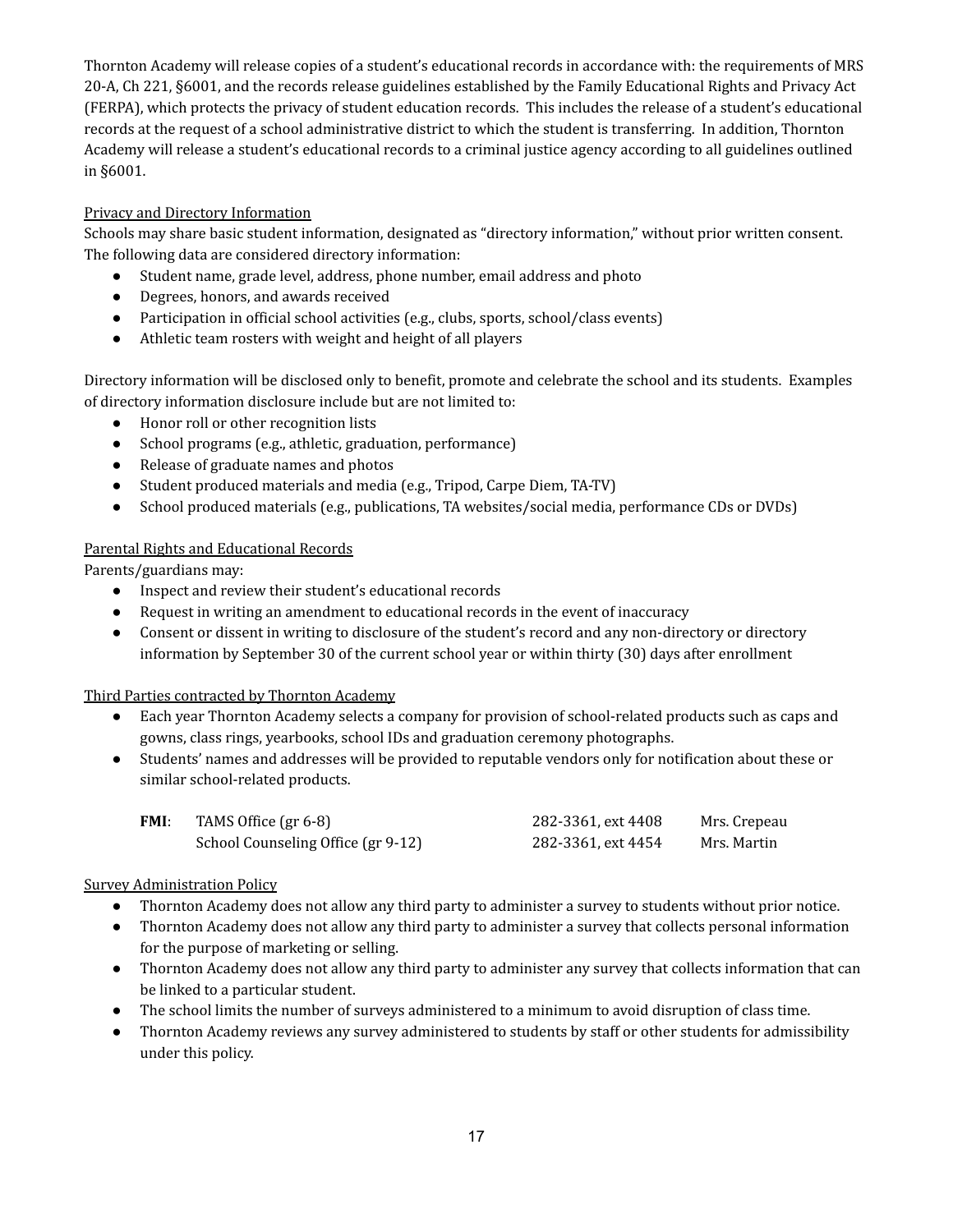Thornton Academy occasionally agrees to administer surveys on behalf of credible agencies (e.g., the Maine Department of Education). These surveys might ask students to reveal information related to any of the following:

- Political affiliations or beliefs held by the student's family
- Psychological issues of the student or the student's family
- Sexual attitudes or behaviors
- Antisocial, self-incriminating or illegal behavior of students
- Critical appraisals of other individuals with whom the student has close family ties
- Information related to a legal privileged relationship such as attorney/client or doctor/patient
- Religious practices, affiliations or beliefs held by the student or student's family
- Income, when the information is not related to evaluating eligibility for any type of financial assistance

Parents may request copies of a survey's instructions (and in some cases, a copy of the survey itself) before the survey is administered. Thornton Academy does not permit parents to withdraw their child from survey participation for any reasons except for these already excluded above.

| FMI: | TAMS Office (gr 6-8)               | 282-3361, ext 4408 | Mrs. Crepeau |
|------|------------------------------------|--------------------|--------------|
|      | School Counseling Office (gr 9-12) | 282-3361, ext 4454 | Mrs. Martin  |

#### Pesticide Use Policy

Thornton Academy makes every effort to use high-toxicity pesticides only as a last resort. The school has designated the Facilities Director as the integrated pest coordinator to authorize any pesticide use.

At least five days before the application of higher risk pesticides expressly governed by state law, notification will be posted on the school website [\(www.thorntonacademy.org](http://www.thorntonacademy.org)).

The following informational materials are also available upon request:

- Records of prior pesticide applications
- Labels and material safety data sheets for the pesticides used
	- **FMI:** Office of Facilities Management 282-3361, ext 3361 Ms Paquette

#### Annual Notification of Physical Restraint and Seclusion Policy

These procedures are established for the purpose of meeting the obligations of Thornton Academy's policy governing the use of physical restraint and seclusion. Please click here for the full policy: **Annual [Notification](https://drive.google.com/file/d/1Q1WBkT7GwVGrRMV6RyWdc4P_mbjlDeCa/view?usp=sharing) of Physical Restraint and Seclusion Policy**

#### **Please contact Mrs. Robert if you have any questions regarding any of the above policies..**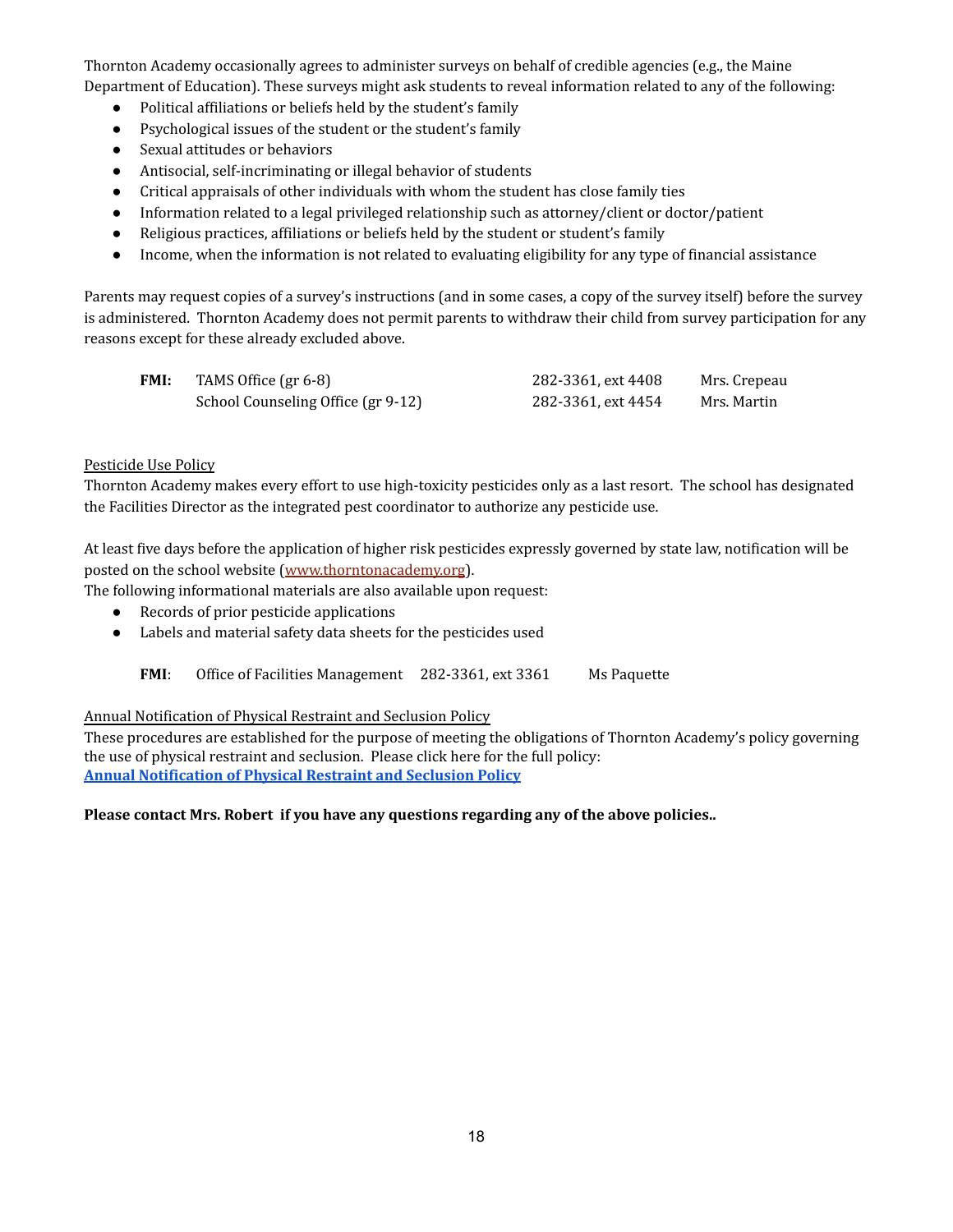# Disciplinary Procedures

| <b>Level I Infractions</b>                        |                                              |
|---------------------------------------------------|----------------------------------------------|
| Tardy to class                                    | Consequences                                 |
| Student to student inappropriate language         | 1st offense: Teacher interventions: see list |
| Dress code violations                             | 2nd offense: Teacher interventions / parent  |
| Cafeteria violations                              | contact made by teacher                      |
| Classroom disruption                              | 3rd offense: Office referral                 |
| Uncooperative - refusal to do work                | 4th offense: Level II interventions begin    |
| Unsafe behavior (low level)                       |                                              |
| Interventions tried by teachers prior to referral |                                              |
| • Verbal redirection                              | • Consult with other teachers                |
| • Moving seat                                     | · Guidance/social worker referral            |
| • Conversation with student                       | • Parent conference                          |
| • Parent contact                                  | • Time out                                   |
| • Review student record                           | • Student/teacher mediation (with guidance)  |
|                                                   |                                              |
| Level II Infractions                              |                                              |
| Vandalism                                         |                                              |
| Intimidation                                      |                                              |
| Unsafe behavior (kicking, shoving, poking)        | Consequences:                                |
| Cheating/plagiarism/forgery                       | 1st offense: Office detention                |
| <b>Bus violations</b>                             | 2nd offense: 2 office detentions             |
| Profanity                                         | 3rd offense: In-school suspension            |
| Peer aggression - non-physical (name calling,     | 4th offense: 2 day out of school suspension  |
| rumor, insult)                                    | with the development of a behavior plan      |
| Cell phone misuse                                 | 5th offense: 5 day out of school suspension  |
| Bus conduct reports                               |                                              |
| Theft (low level)                                 |                                              |
| Skipping class                                    |                                              |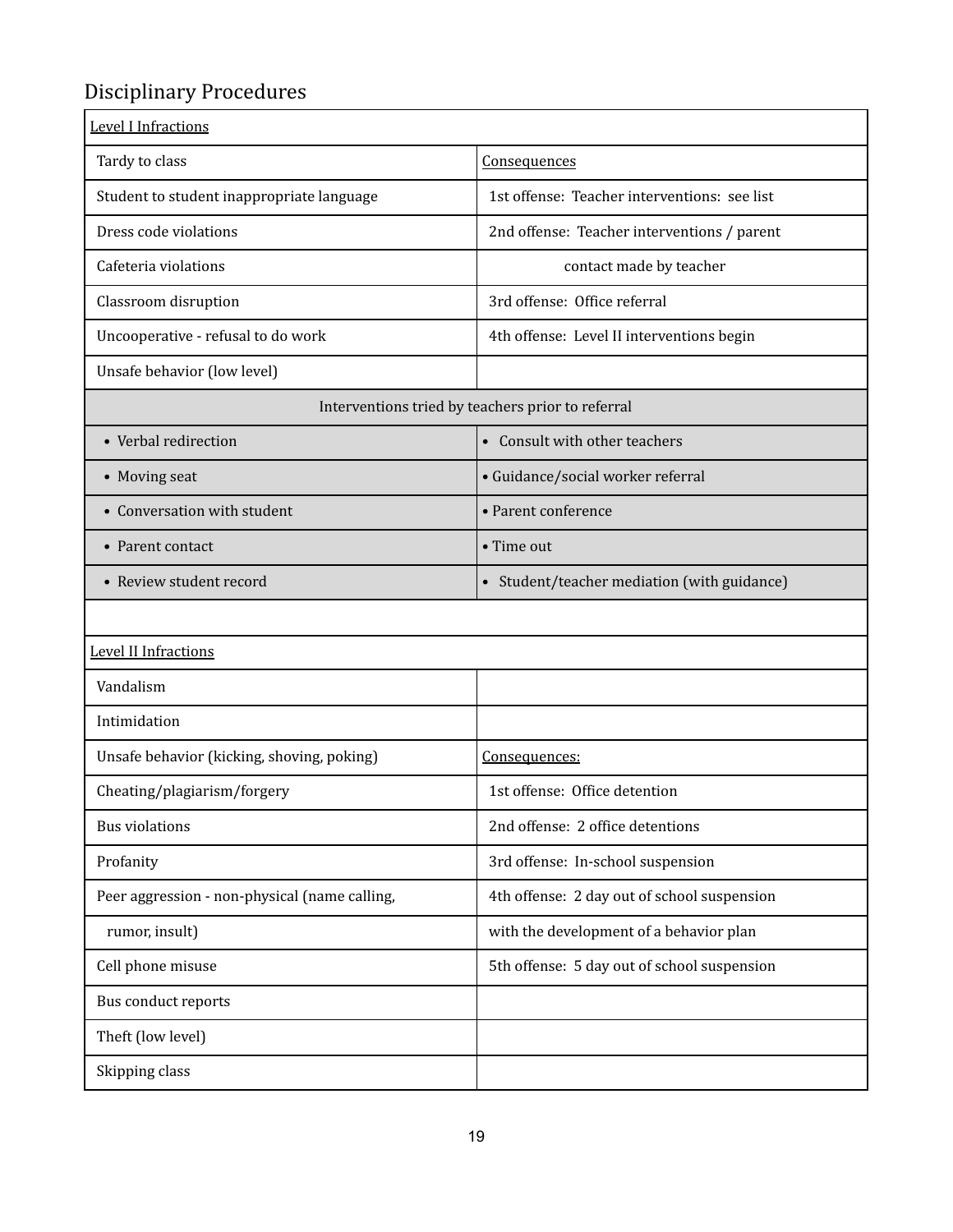| Office detention skip                            |                                                  |
|--------------------------------------------------|--------------------------------------------------|
|                                                  |                                                  |
| Level III Infractions                            | Consequences:                                    |
| Insubordination                                  | 1st offense: out of school suspension            |
| Profanity towards staff                          | 2nd offense: out of school suspension            |
| Fighting/inciting/encouraging a fight            | and the development of a behavior plan           |
| Assault                                          | 3rd offense: 10 day out of school suspension     |
| Violent threat                                   | with referral to headmaster for consideration    |
| Harassment                                       | of extended suspension and/or expulsion          |
| Theft                                            |                                                  |
|                                                  |                                                  |
| <b>Level IV Infractions</b>                      | In case of Level IV Infractions, administration  |
| Tobacco use/possession                           | may suspend up to 10 days and/or recommend       |
| Drug use/paraphernalia                           | the expulsion of students who violate any of     |
| Alcohol use or possession                        | these policies based upon the facts of each case |
| Weapon possession                                | and in accordance with applicable state and      |
| Bomb threats/fire alarm/smoke bombs              | federal laws.                                    |
| Physical contact with or aggression toward staff |                                                  |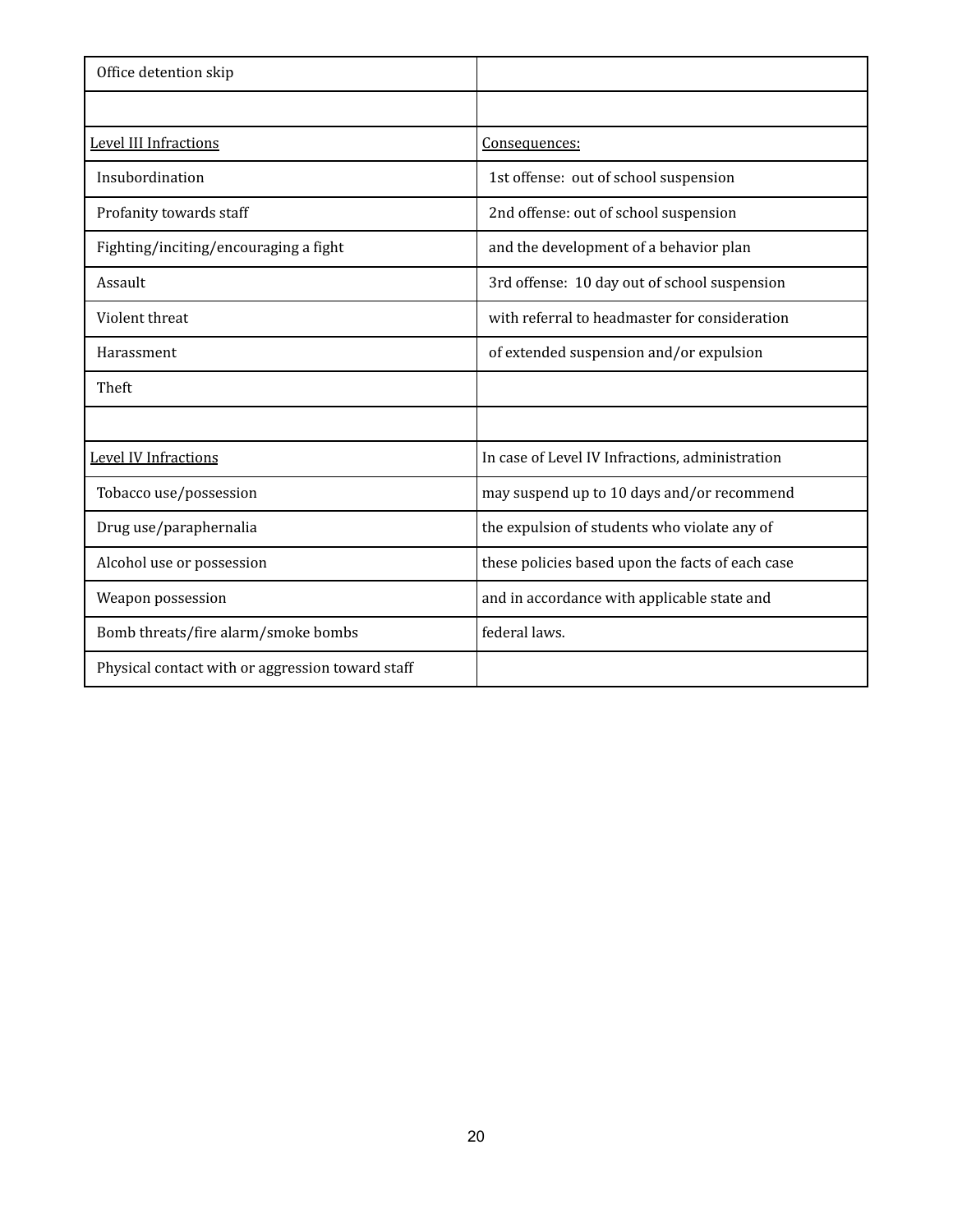# Thornton Academy Middle School Building

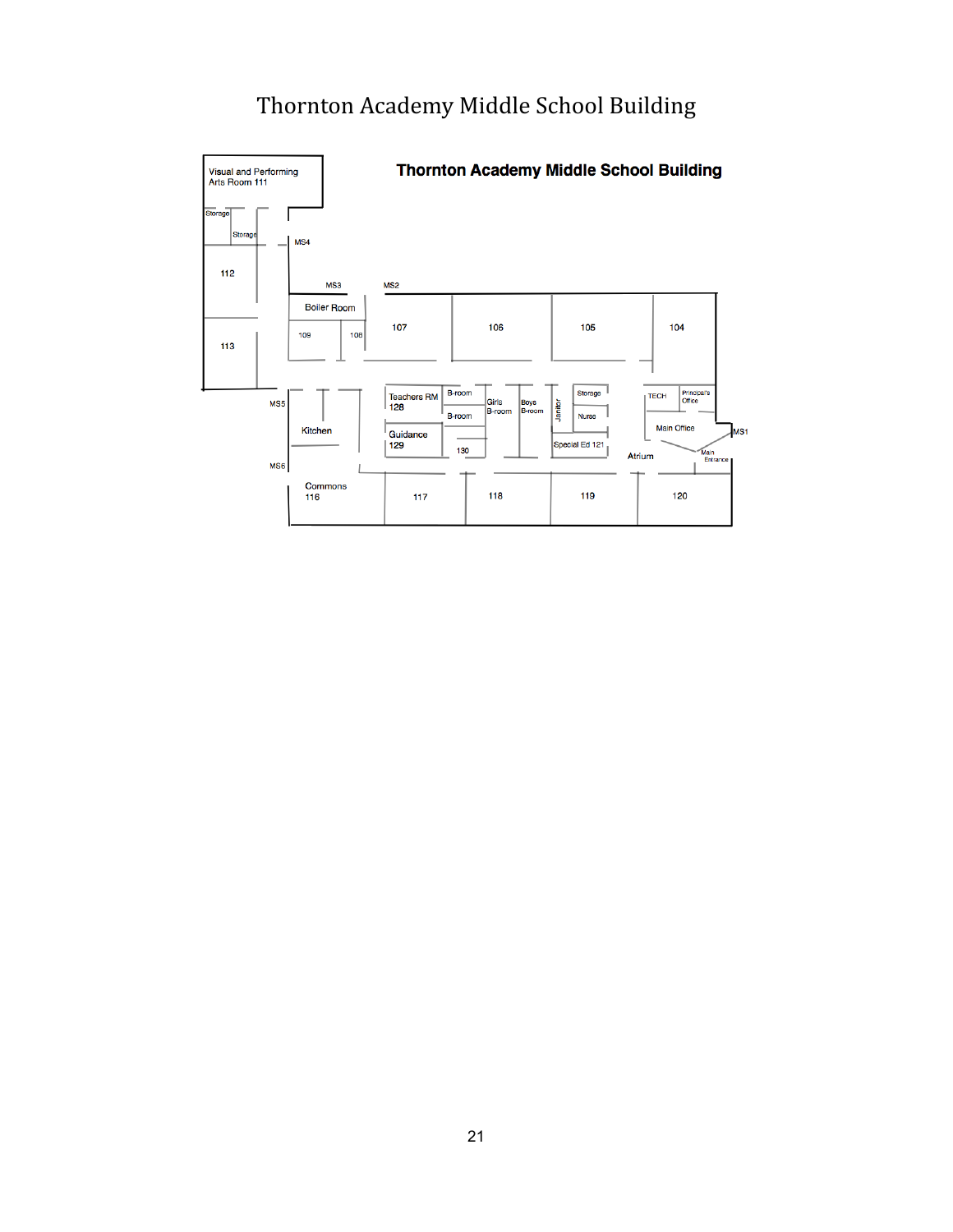# Thornton Academy Campus

# Atrium<br>Academic Commons<br>Athletic Campus Maint. Facility<br>Alumni House<br>Boys Baseball Field<br>Dining Commons<br>Giveral P. Onell Gallery<br>George Addison Emery Building<br>Field Hockey Field<br>Hieral Auditorium<br>Arian Garland Author<br>Hill  $\begin{array}{c}\n A \\
AC \\
AC\n\end{array}$ Atrium CM<br>AH<br>BBF<br>DC<br>E  $E\overline{B}$ EBF<br>FPAW GAHHS<br>LSF<br>LSF<br>LGF<br>MBA MBA<br>MSB  $NB$ NB<br>NH<br>SB<br>SH<br>SH<br>TA<br>TA<br>T<br>T<br>T<br>T<br>O<br>SF<br>T<br>O<br>SF Middle School<br>Tennis Courts<br>Charles Cutts Gookin Thornton Hall<br>Thornton Observatory<br>Varsity Softball Field

LSP  $\overline{\mathbf{E}}$ ...... E **BMP** <u>inian fransy</u> п ,,,,,,, ш **ADIF** DC. **Banche** ū E. AH. i. **BARBARYAN**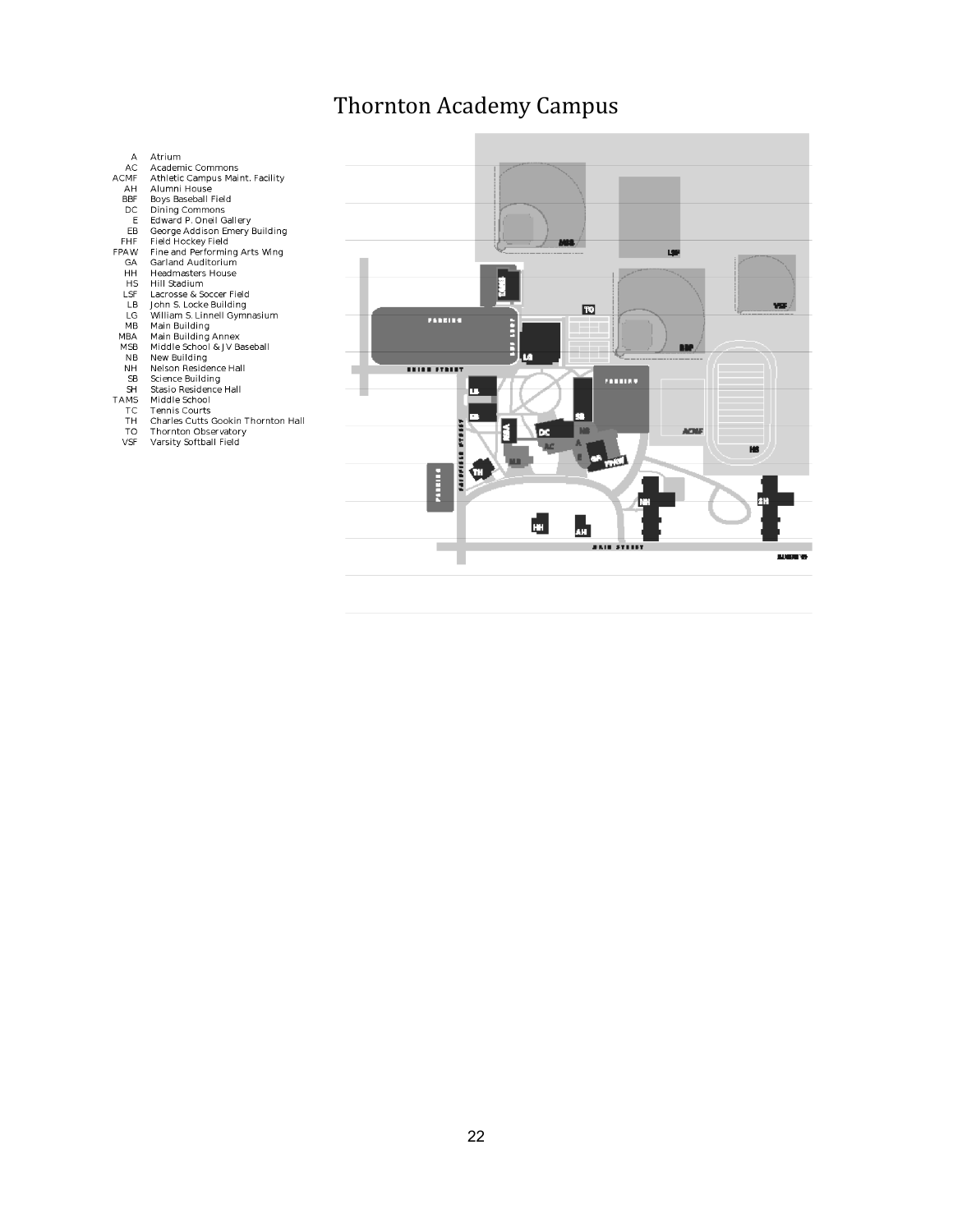## *Thornton Academy Student Handbook COVID-19 Addendum* **\_\_\_\_\_\_\_\_\_\_\_\_\_\_\_\_\_\_\_\_\_\_\_\_\_\_\_\_\_\_\_\_\_\_\_\_\_\_\_\_\_\_\_\_\_\_\_\_\_\_\_\_\_\_\_\_\_\_\_\_\_**

*Please note: Due to the nature of this addendum, Thornton Academy reserves the right to make changes throughout the school year.*

In response to COVID-19, Thornton Academy will comply with the guidelines set forth by the Maine CDC as well as the State of Maine, which are incorporated herein. The Thornton Academy COVID-19 Student Handbook Addendum will be updated to reflect the latest Maine CDC and State of Maine guidelines, as they may change over time. Our goal is to continue to minimize the risk of possible transmission of COVID-19 between people. Therefore, these guidelines are mandatory for all students who enter our campus.

### *Health & Safety*

- Students are strongly encouraged to abide by travel restrictions as recommended by the State of Maine and/or CDC. Current guidelines may be found here:
	- <https://www.maine.gov/covid19/>
- All students must practice the following proper CDC infection control [measures](https://www.cdc.gov/healthywater/hygiene/etiquette/coughing_sneezing.html#:~:text=To%20help%20stop%20the%20spread,your%20elbow%2C%20not%20your%20hands):
	- $\circ$  If coughing or sneezing, students must cover their mouth and nose with a tissue, or the inside of their elbow, immediately discard the tissue and wash their hands with soap and water for at least 20 seconds (or use sanitizer if washing is not possible).
	- Avoid touching their eyes, nose, or mouth.
	- Avoid touching any surfaces unnecessarily.
	- Refrain from hugs and hand-shakes.
	- $\circ$  Minimize face-to-face interactions by utilizing alternative methods to communicate (i.e. email, phone call, web-based meetings, chat functions, etc.).
	- Follow any additional guidelines established for their specific classroom.

### *Symptom Screening Before Coming to School*

Parents/guardians are asked to conduct a self-screening with their student before leaving for school. The following questions must be asked daily; if the answer to any question is *yes*, the student must stay home.

#### *Am I experiencing:*

- fever of  $100.4*$ F or more
- uncontrolled cough
- shortness of breath or difficulty breathing (not exercise induced asthma)
- new loss of taste or smell
- chills
- sore throat
- rigors (a sudden feeling of cold with shivering accompanied by a rise in temperature)
- 2 or more of the following:
	- new headache
	- muscle aches
	- runny nose/congestion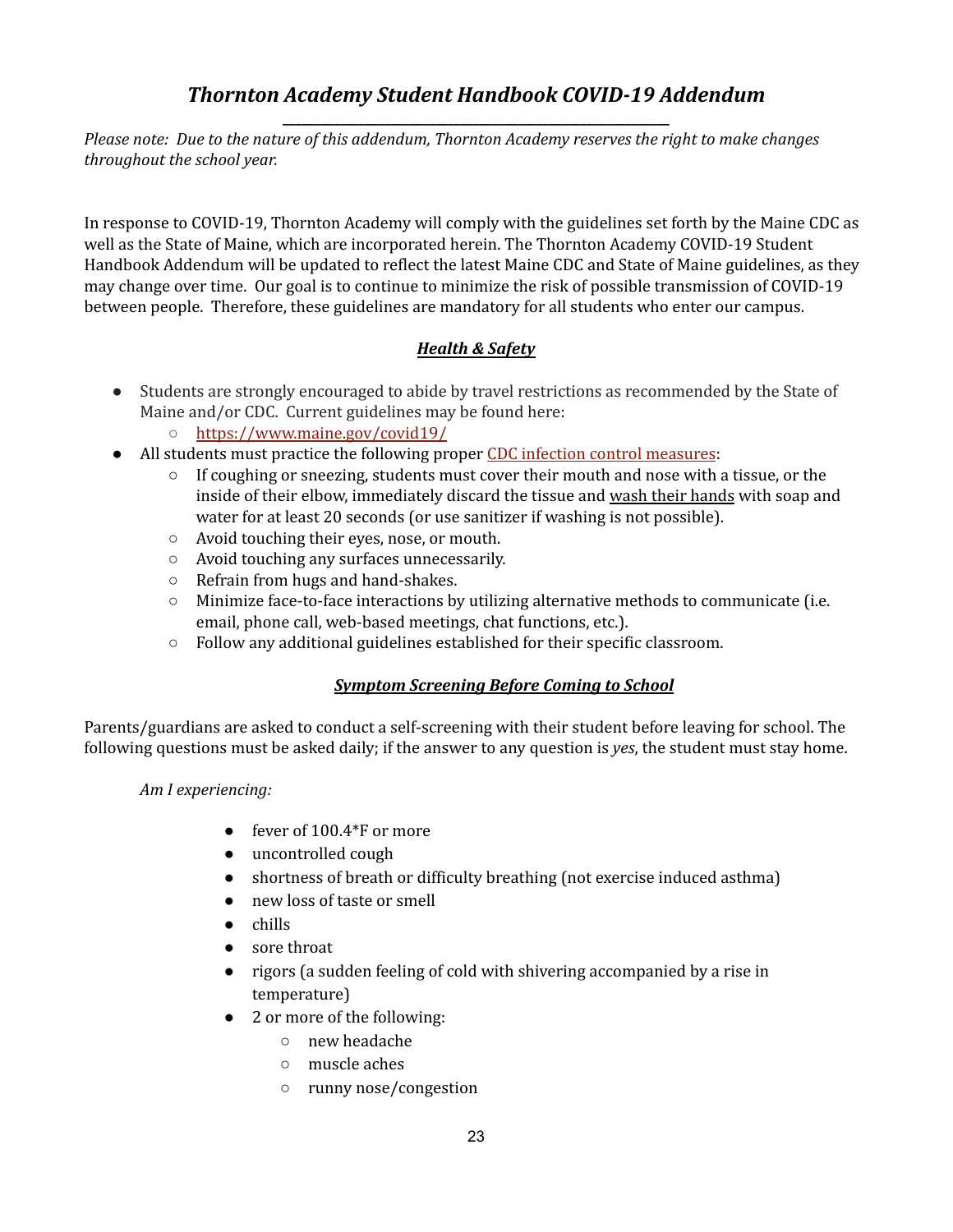○ nausea/vomiting/diarrhea

Any student who becomes unwell while at school must immediately go to the nurse's office.

### *Return-to-School Expectations*

Thornton Academy will adhere to the most up-to-date recommendations from the Maine CDC and our school physicians regarding a student's return to school after experiencing symptoms of COVID-19. A member of our school nursing team will support students/families in understanding the expectations. Some important notes related to return-to-school expectations:

- All positive COVID-19 student cases MUST be reported to the school nurse.
- A student who tests positive for COVID-19 must quarantine and meet CDC guidelines related to resolving symptoms before returning to school and school activities. This applies to both fully vaccinated and unvaccinated students.
- Close contacts must quarantine for 5 days from last COVID-19 exposure from school and school activities and then wear a mask for an additional 5 days unless at least one of the following conditions applies:
	- The close contact (staff or student) is boosted; or
	- $\circ$  The close contact is a fully vaccinated 16-17 year old student who, according to the U.S. CDC, may receive a booster but has not yet done so; or
	- The close contact (staff or student) is not eligible for a booster but is fully vaccinated; or
	- The close contact (staff or student) completed their second mRNA dose within 6 months (or completed their J&J vaccine within two months); or
	- The close contact (staff or student) participates in school pooled testing; or
	- The school is enforcing a mandatory masking policy.
		- Staff and students who do not fall within exceptions 1-6 above must quarantine if they are a close contact, regardless of the location of exposure. If the student or staff only fall within exceptions 5-6, they must quarantine in the community, per Maine CDC quarantine guidelines. (Updated 1/4/22)
- Due to the school's mandatory masking policy, students who are not symptomatic do not need to quarantine when identified as a close contact; Maine CDC recommends testing close contacts of COVID-19 cases. Asymptomatic close contacts should test on day 5 following exposure. Symptomatic close contacts should be tested as soon as possible. (1/4/22)
- Thornton Academy requires the use of a PCR COVID-19 test (in most situations) when policy indicates the need for a negative COVID-19 test result. At this time, the school will not accept home test results.
- The school will accept a negative rapid antigen test result when a student has been symptomatic. The student must also be fever-free for 24-hours with no fever-reducing medications and have resolving symptoms to return to school.<sup>[1/4/22]</sup>

**\***Thornton Academy will require documentation of a student's COVID-19 vaccination record to avoid quarantine requirements.

**For additional questions related to health services, please contact our nursing team at: [health@thorntonacademy.org.](mailto:health@thorntonacademy.org)**

## *Vaccination Record*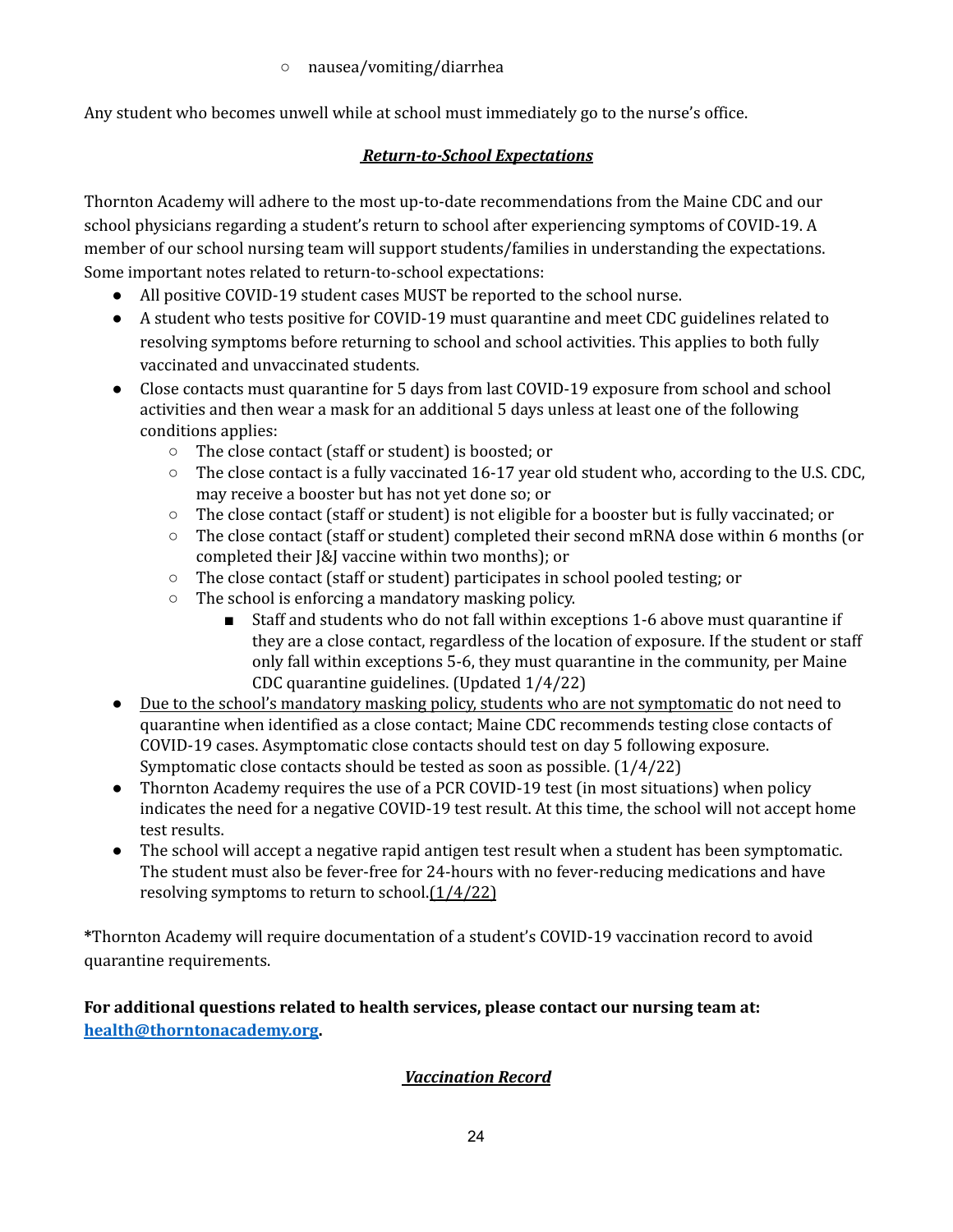Parents are encouraged to provide the school nurse's office with a copy of their child's COVID-19 vaccination record to keep on file in a student's confidential health record. Although not required, the school's receipt of this documentation may impact the requirements of the COVID response process should a student be identified as a close contact (for example, the student may not have to quarantine). Questions: please contact [health@thorntonacademy.org.](mailto:health@thorntonacademy.org)

### *Physical Distancing*

The Maine CDC no longer requires social distancing measures in schools. They do, however, suggest continued use of social distancing when possible as an effective mitigation measure to reduce virus transmission. Thornton Academy has created class sizes which provide 3-foot distancing in most indoor instructional spaces and encourages students and staff to maintain social distancing when possible.

● Elevators will be limited to a maximum of two (2) people per ride.

### *Masks/Face Coverings*

- Students are required to wear a mask/face covering at all times while on TA property, excluding exceptions below. Face shields, as approved by the school, may be an alternative for those students with documented medical or behavioral challenges who are unable to wear masks/face coverings.
	- $\circ$  Face shields worn in place of a face covering must extend below the chin and back to the ears.
- Face masks should cover the nose and mouth and face shields should extend below the chin and back to the ears. The following exceptions are allowed:

During lunches:

Masks/face coverings may be removed during lunches while seated. During outdoor activity:

Recess, gym class, or an outdoor class

We ask that students are prepared each day by bringing their own masks/face coverings. This is the responsibility of the student and the family. The TAMS Main Office will have extra masks in the event a student occasionally forgets a mask. Please see Mrs. Crepeau or Mrs. Faulkner for a mask.

At this time, out of an abundance of caution and in response to the recommendation of our school physician, we will not be allowing gaiters as a face-covering option. Per CDC recommendations, masks with one-way valves or vents that allow air to be exhaled through a hole in the material, are also prohibited.

The Maine Department of Education advises that face coverings should cover the nose and mouth, and fit snugly against the sides of the face. Cloth face coverings should have multiple layers of cloth. For additional information about face coverings, review U.S. CDC guidance on how to [make](https://www.cdc.gov/coronavirus/2019-ncov/prevent-getting-sick/how-to-make-cloth-face-covering.html) cloth face [coverings](https://www.cdc.gov/coronavirus/2019-ncov/prevent-getting-sick/how-to-make-cloth-face-covering.html), wear and remove [masks/face](https://www.cdc.gov/coronavirus/2019-ncov/prevent-getting-sick/how-to-wear-cloth-face-coverings.html) coverings, and wash cloth face [coverings.](https://www.cdc.gov/coronavirus/2019-ncov/prevent-getting-sick/how-to-wash-cloth-face-coverings.html)

### *Hand Hygiene*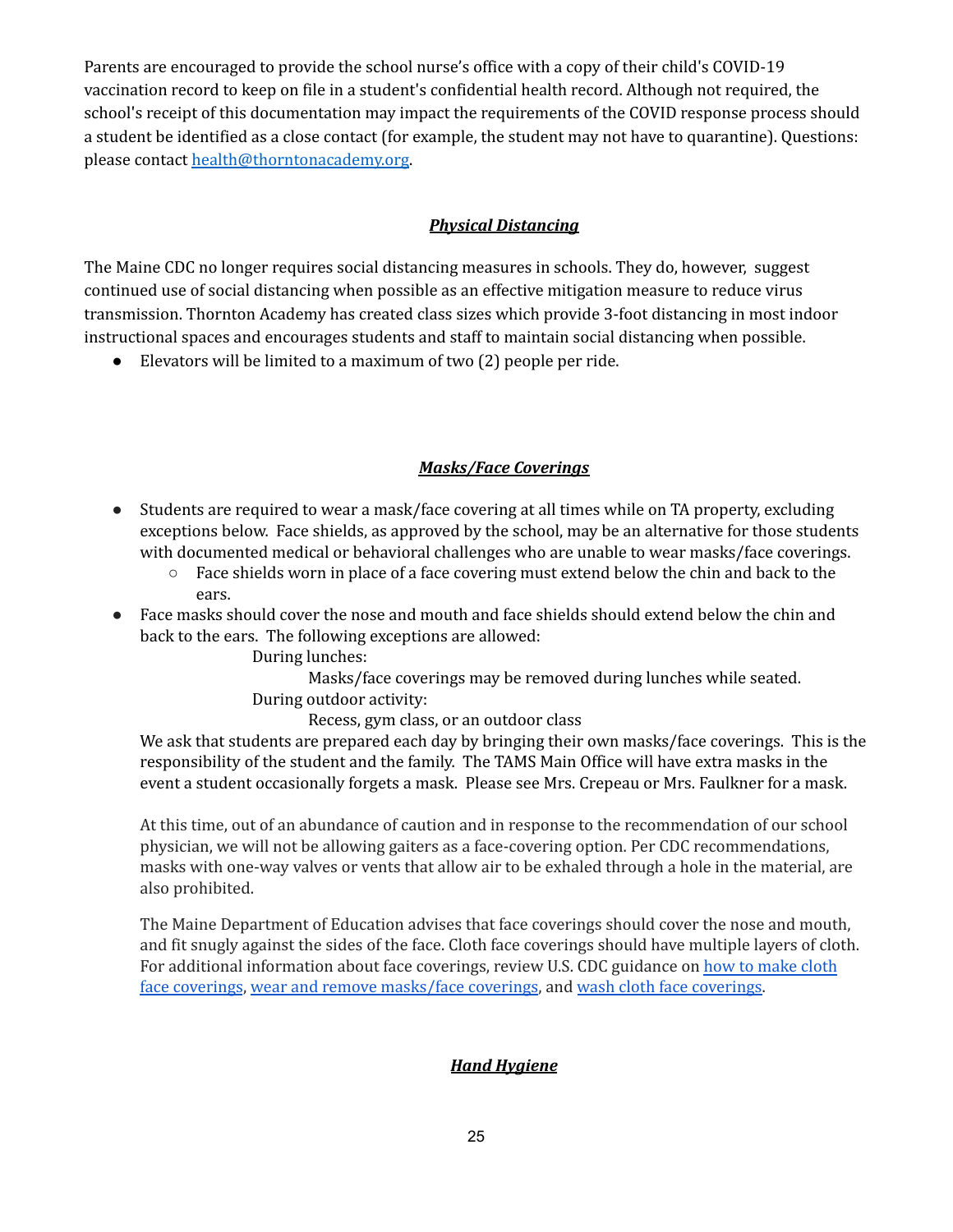- All students must wash their hands with soap and water for at least 20 seconds (or use sanitizer if washing is not possible) when:
	- Entering a classroom
	- The student's hands are visibly soiled
	- After coughing or sneezing
	- After using the restroom
	- Before and after eating and donning or removing a face mask
	- Before and after touching common surfaces or shared equipment, i.e., workstations, table tops, door handles, buttons or keypads, countertops, handrails.
	- Upon entering and exiting a school bus or TA vehicle
	- View the TAMS Guide to [Reopening](https://drive.google.com/file/d/1o8DI2TcURuO80zhF9l4Nxsr9LKUQ8q0n/view?ts=5f3f2d1d) video for additional guidance.
	- This CDC [handwashing](https://www.youtube.com/watch?v=d914EnpU4Fo) video may be helpful when learning proper handwashing technique.

### *Increased Air Purification Measures*

Thornton Academy has taken several steps toward enhancing air purifications systems throughout campus. Each classroom, educational space, lounge, and office area was measured and air flow requirements were calculated based on three feet of social distance at full capacity. All measured mechanical systems exceed the official cubic feet per minute recommendation. Additionally, all mechanical systems were inspected to ensure proper flow and fresh air turnover, and medical grade HEPA air filters were installed. TA will continue to monitor using 24-hour devices which continuously measure CO2 levels, humidity, temperature, fine particulates, and volatile organic compounds.

### *Bus Transportation*

Thornton Academy students use different sending district's bus transportation, it is important to refer to the applicable bus transportation department for any additional COVID related measures.

Below is a list of general guidance from the Maine Department of Education:

- Students must complete the daily self screen before entering the bus.
- Masks/Face Coverings must be worn by all students on the bus.
- All students must wash their hands or use sanitizing gel upon entering or exiting the bus.
- All students must adhere to any social distancing measures that the bus department is requiring.

### *Student/Parent Meetings and Visitations*

- In an effort to maximize the safety of our school buildings and limit in person contact, the school asks all parents/guardians and guests to refrain from entering all school buildings without a scheduled appointment.
- If you do have an appointment with an administrator or a member of the faculty, please check in at the TAMS Main Office with Mrs. Crepeau.
- All parents/guardians or guests, must follow all of Thornton Academy's safety protocols, including wearing a face covering and using hand sanitizer upon entering the building.
- We ask for your support in keeping student deliveries (lunch or lunch money, athletic or other equipment, forgotten class materials, including iPads) to a minimum.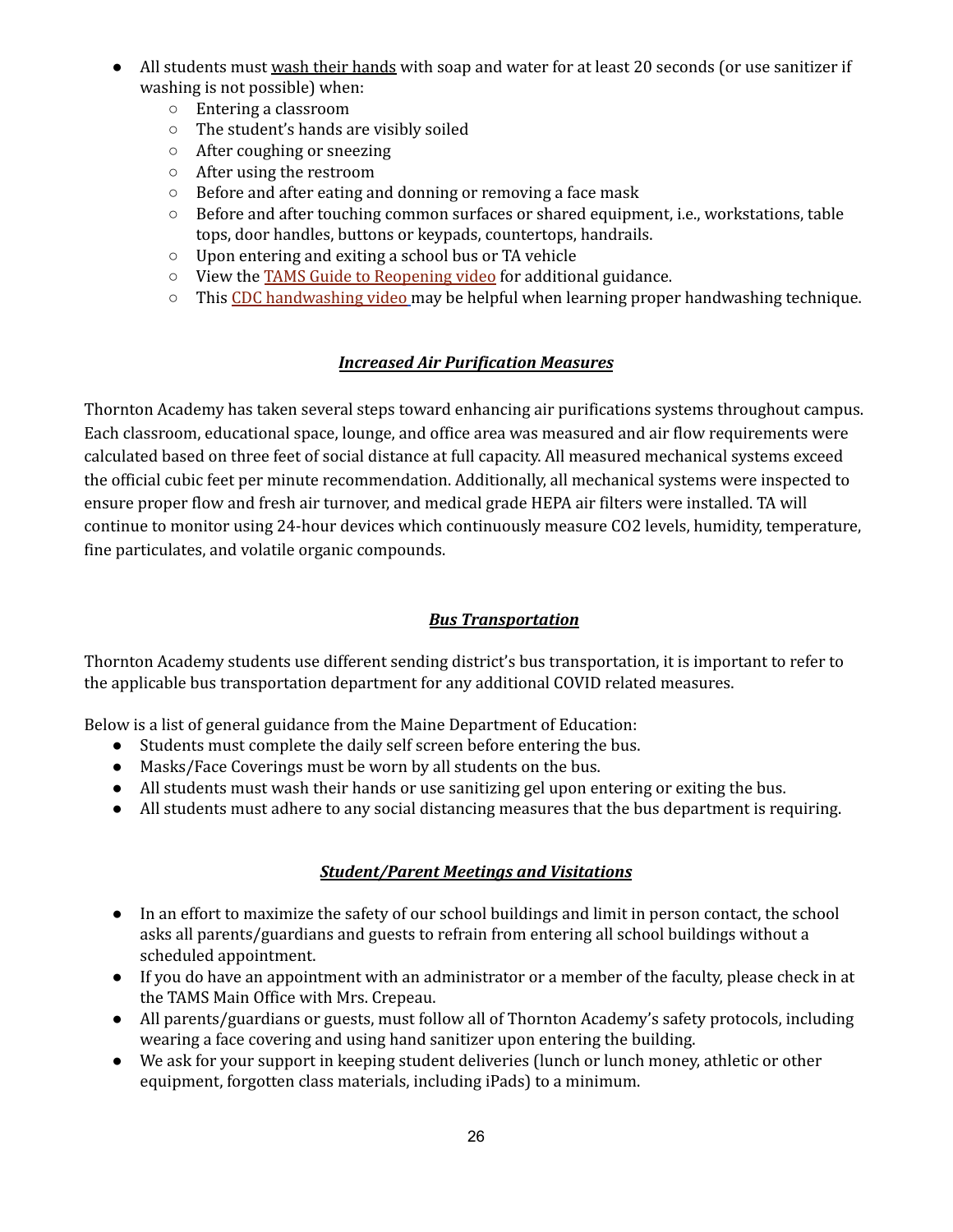### *Breakfast and Lunch*

Several mitigation efforts have been established to create the safest approach to providing breakfast and lunch to students.

- FLIK Dining Services will continue to adhere to best practice guidance to support a safe dining experience for the school community.
- Students will be required to wear masks while in the food service area, near the registers and while waiting in lines. Masks may be removed once seated. Students will be required to put their masks back on when moving about and/or leaving their seats.
- Students will be spaced out in both classrooms and in the dining commons during lunch.

### *Additional Sanitizing Guidelines*

● Please sanitize your own equipment on a regular basis (at least daily) to prevent the spread of germs. (i.e. iPads, textbooks, etc).

### *Bathrooms/Water Stations*

- While in bathrooms, students will wear a mask/face covering, social distance themselves from others and use only the facilities that have been identified as being in use.
- We encourage students to bring a water bottle to school each day. Refill stations will remain open. Students will take measures to ensure that they do not touch the refill station. They are motion sensitive and will turn on automatically.

### *Additional COVID-19 Classroom Expectations*

- Upon entering a classroom students must:
	- Wear a mask
	- Sanitize hands
	- Eating in the classroom is NOT allowed
	- Water is allowed in the classroom

#### *Remote Instruction*

Thornton Academy is not offering a remote learning choice. When Maine CDC/DOE or school policy indicates a need for quarantine a student will be approved to access remote instruction. A student may participate in remote instruction the day after the decision to quarantine is discussed with the parent/student, however communication to the teacher(s) is necessary and appropriate preparation is required. This may delay the initiation of access to remote instruction by 3 days, pending the timing of the notification.

● A student may participate in remote instruction via Google Classroom the day after the decision to quarantine is discussed with the parent/student, however, communication to the teacher(s) is